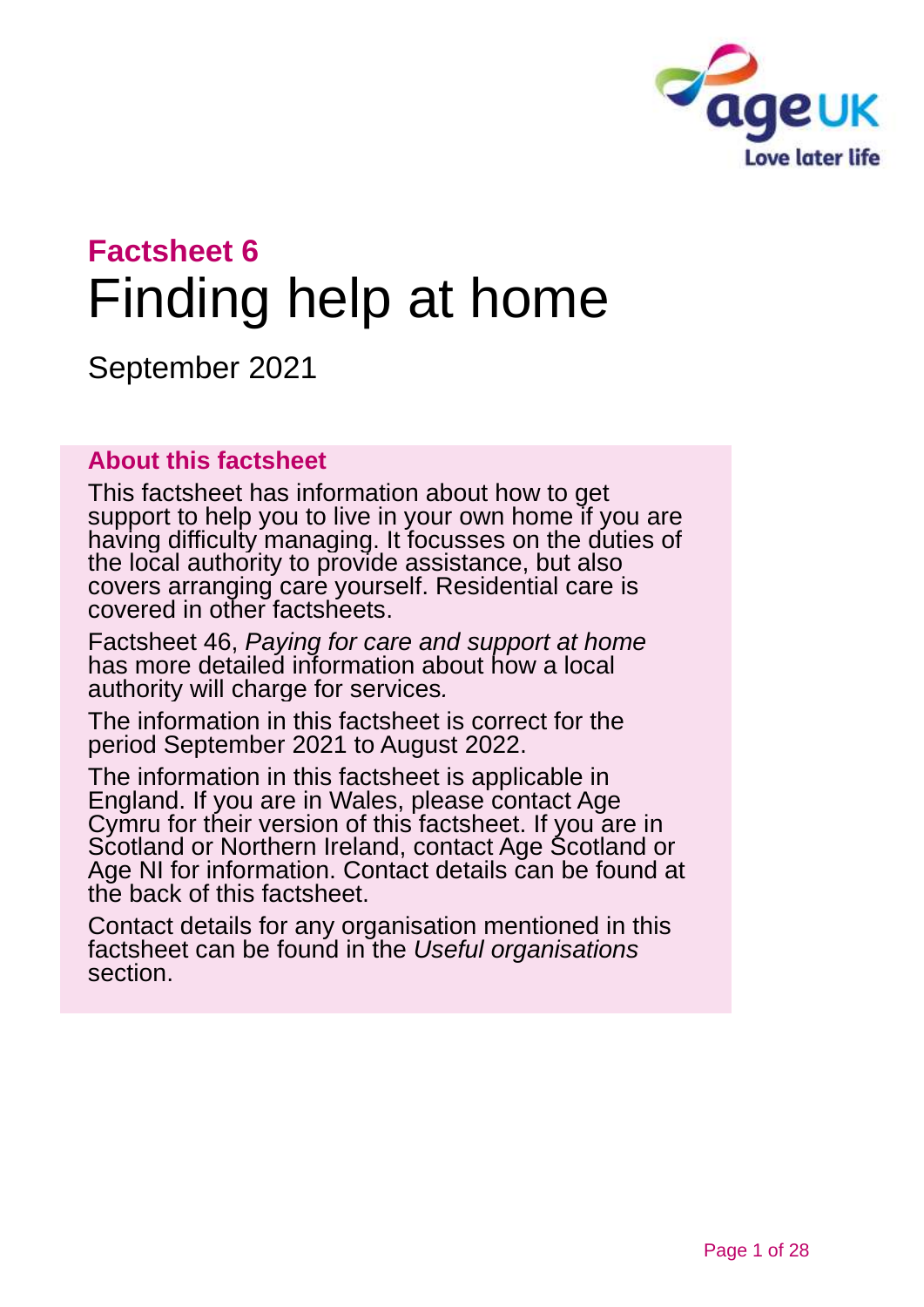## **Contents**

| 1 Sources and terminology                                    | 4               |
|--------------------------------------------------------------|-----------------|
| 2 How to get help from the local authority                   | 4               |
| 2.1 Getting a needs assessment                               | 4               |
| 2.2 Eligibility for care and support services                | 6               |
| 2.3 Care and support planning                                | 8               |
| 2.4 Personal budget                                          | 8               |
| 2.5 Direct payments                                          | 9               |
| 3 Paying for care and support services                       | 9               |
| 3.1 The financial assessment                                 | 10              |
| 3.2 Self-funders                                             | 11              |
| 4 Types of local authority services                          | 11              |
| 4.1 Personal care                                            | 12 <sub>2</sub> |
| 4.2 Domestic assistance                                      | 12 <sub>2</sub> |
| 4.3 Meals at home                                            | 13              |
| 4.4 Personal alarm systems and assistive technology 14       |                 |
| 4.5 Day Care                                                 | 15              |
| 4.6 Respite or replacement care for carers                   | 15              |
| 4.7 Specialist equipment and home adaptations                | 16              |
| 5 Services provided free of charge                           | 17              |
| 5.1 Community-based health services                          | 17              |
| 5.2 Short-term rehabilitation                                | 18              |
| 5.3 NHS continuing healthcare                                | 19              |
| 5.4 Community equipment (aids and minor<br>adaptations)      | 19              |
| 5.5 Ongoing care and support under<br>Mental Health Act 1983 | 20              |
| 6 Finding a care worker yourself                             | 20              |
| 6.1 Employing a care worker yourself                         | 20              |
| 6.2 Care agencies                                            | 21              |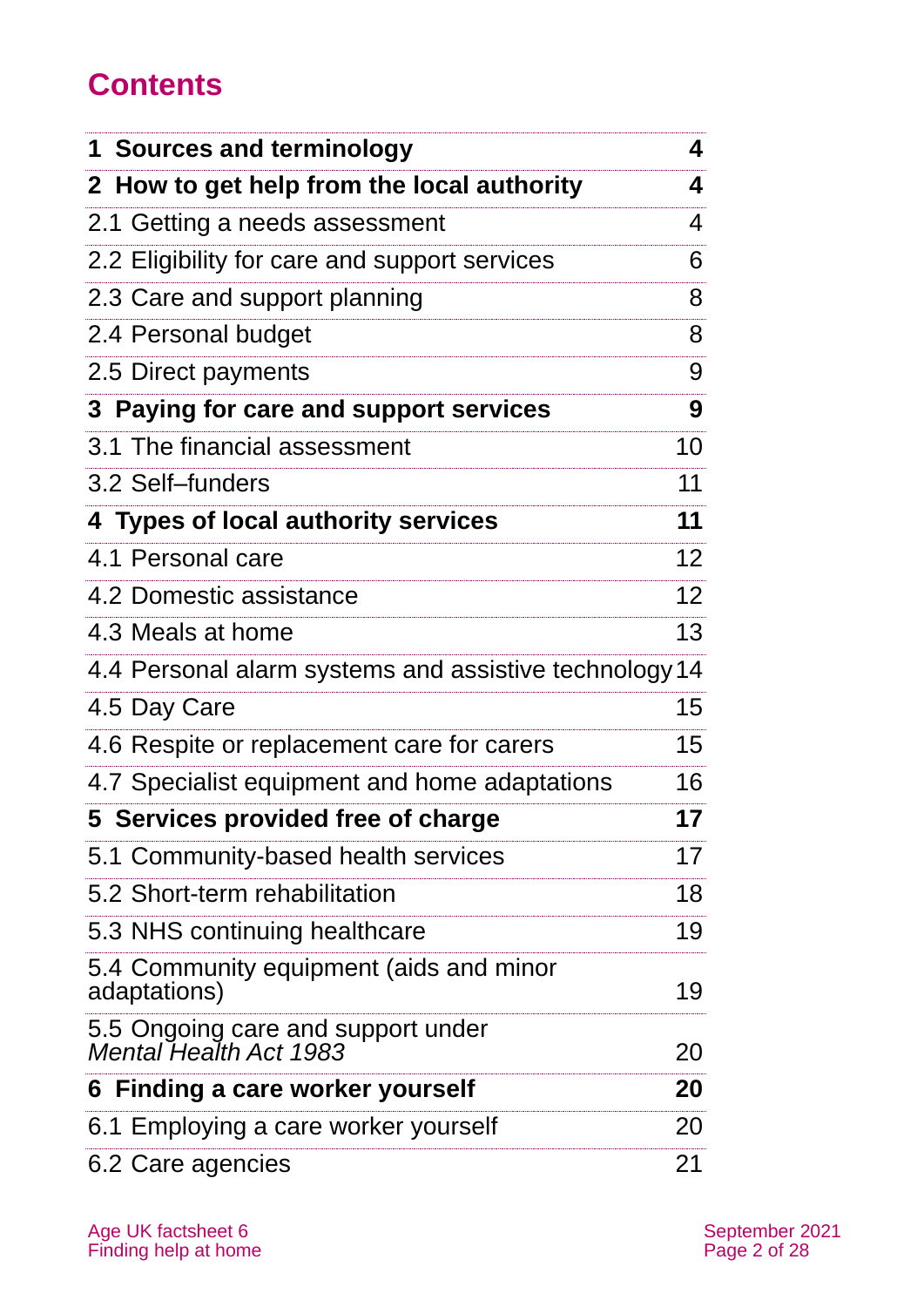| 6.3 High levels of need<br>7 Complaints and safeguarding | 22. |
|----------------------------------------------------------|-----|
|                                                          |     |
| Useful organisations                                     |     |
| Age UK                                                   |     |
| Support our work                                         |     |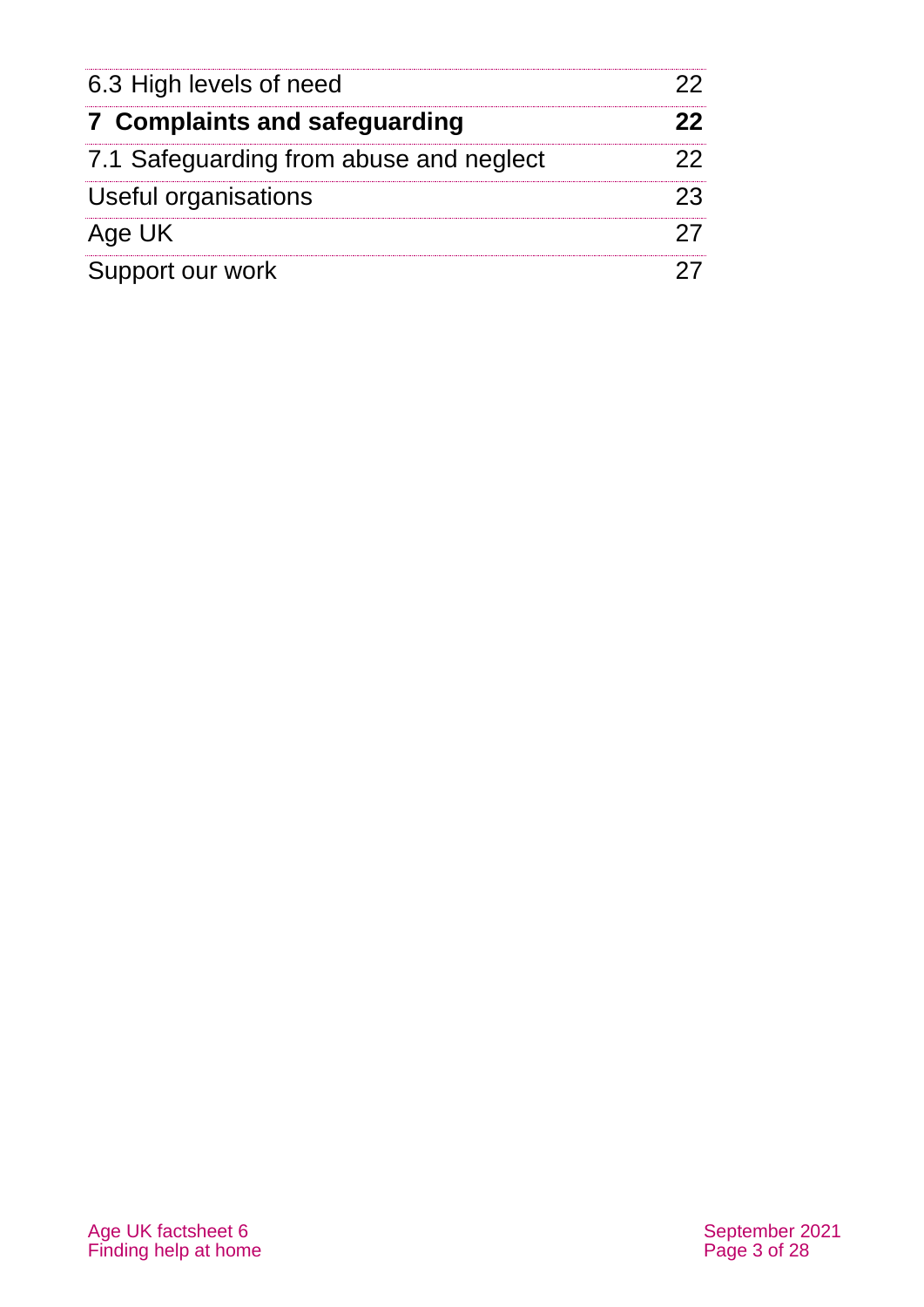## <span id="page-3-0"></span>**1 Sources and terminology**

#### **The Care Act, regulations and statutory guidance**

This factsheet is based on the *[Care Act 2014](https://www.legislation.gov.uk/ukpga/2014/23/contents)* ('the Act'), its supporting regulations and the *[Care and](https://www.gov.uk/government/publications/care-act-statutory-guidance/care-and-support-statutory-guidance)  [Support Statutory Guidance](https://www.gov.uk/government/publications/care-act-statutory-guidance/care-and-support-statutory-guidance)* ('the guidance'), introduced in April 2015. They are mentioned in the text and set out in detail how a local authority must administer adult social care.

Relevant regulations include the *[Care and Support](http://www.legislation.gov.uk/uksi/2015/313/contents/made)  [\(Eligibility Criteria\) Regulations 2015](http://www.legislation.gov.uk/uksi/2015/313/contents/made)* and the *[Care and](http://www.legislation.gov.uk/uksi/2014/2827/contents/made)  [Support \(Assessment\) Regulations 2014](http://www.legislation.gov.uk/uksi/2014/2827/contents/made)*.

#### **Local authority**

In this factsheet, we use the term *'local authority*'. It is used to describe similar departments within: a county council, a district council for an area in which there is no county council, a London borough council, or the Common Council of the City of London.

## <span id="page-3-2"></span><span id="page-3-1"></span>**2 How to get help from the local authority**

### **2.1 Getting a needs assessment**

The first step to obtaining help is to ask for a local authority needs assessment for care and support. They have a duty to assess you if it appears you may have needs for care and support, so in most cases they must do this if you ask them to. There is no charge for an assessment and your financial situation is irrelevant regarding this duty.

To get an assessment, contact the local authority adult social care department. You can find details on the local authority website or places such as the local library.

If you find it hard to contact the right person, your local Age UK may be able to help. The local authority must provide you with all the information and advice you need to understand the social care system and how to access it.

There are other routes to an assessment. You can be referred by your GP, nurse or hospital doctor, or a relative or friend may do so for you. This should always be with your consent.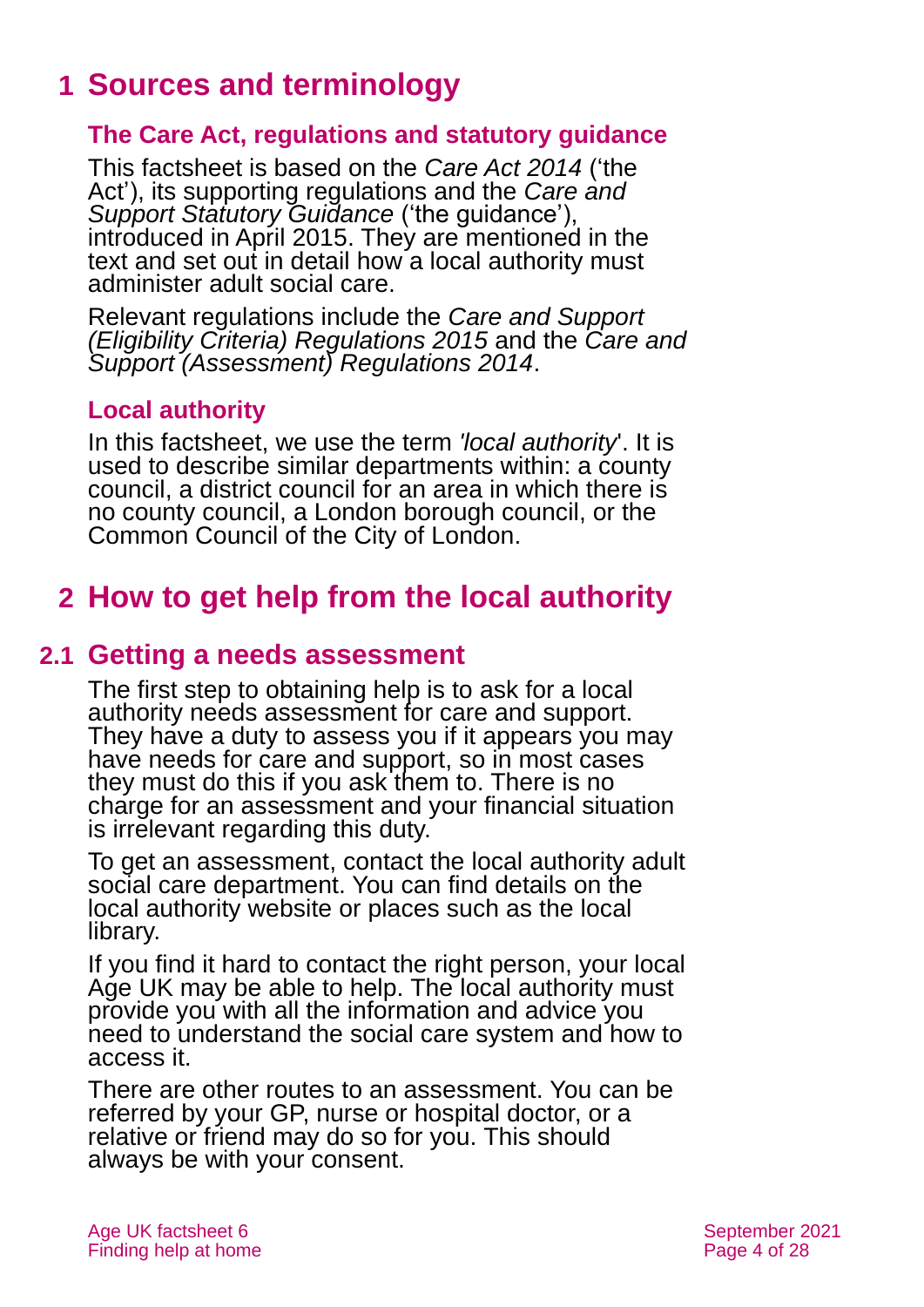Procedures for carrying out assessments vary between local authorities, although they must comply with the requirements of the Act, requipedions and the guidance. The way you are assessed must be appropriate to the type of needs you have and your situation.

They may visit you at home, speak to you by telephone, or offer self-assessment. With selfassessment, you complete a form and return it for checking, before social services undertake further work with you.

You can refuse self-assessment if you would prefer the local authority to assess you directly. If you are not offered a face-to-face assessment but would like one, ask for one. If there is a concern that you lack mental capacity, or your situation is complex for other reasons, you should be offered a face-to-face assessment.

Staff assessing you must have the skills, knowledge and competence to understand your particular needs. For example, this may require the involvement of a social worker or occupational therapist. Input from a specialist, such as a doctor, should be sought if needed.

Unless the assessment is needed urgently, the local authority should send you information before the assessment, so you know what to expect.

You may be entitled to advocacy support if you find it difficult to engage with the assessment process and have no one you want to assist you. This means someone is appointed to support and represent you, to ensure you are involved in the assessment process as fully as possible.

#### **Personalisation and wellbeing**

The '*personalisation*' of care and support service provision is emphasised in the Act and statutory guidance. This means maximising your control over how your care and support needs are met and putting you at the heart of the process.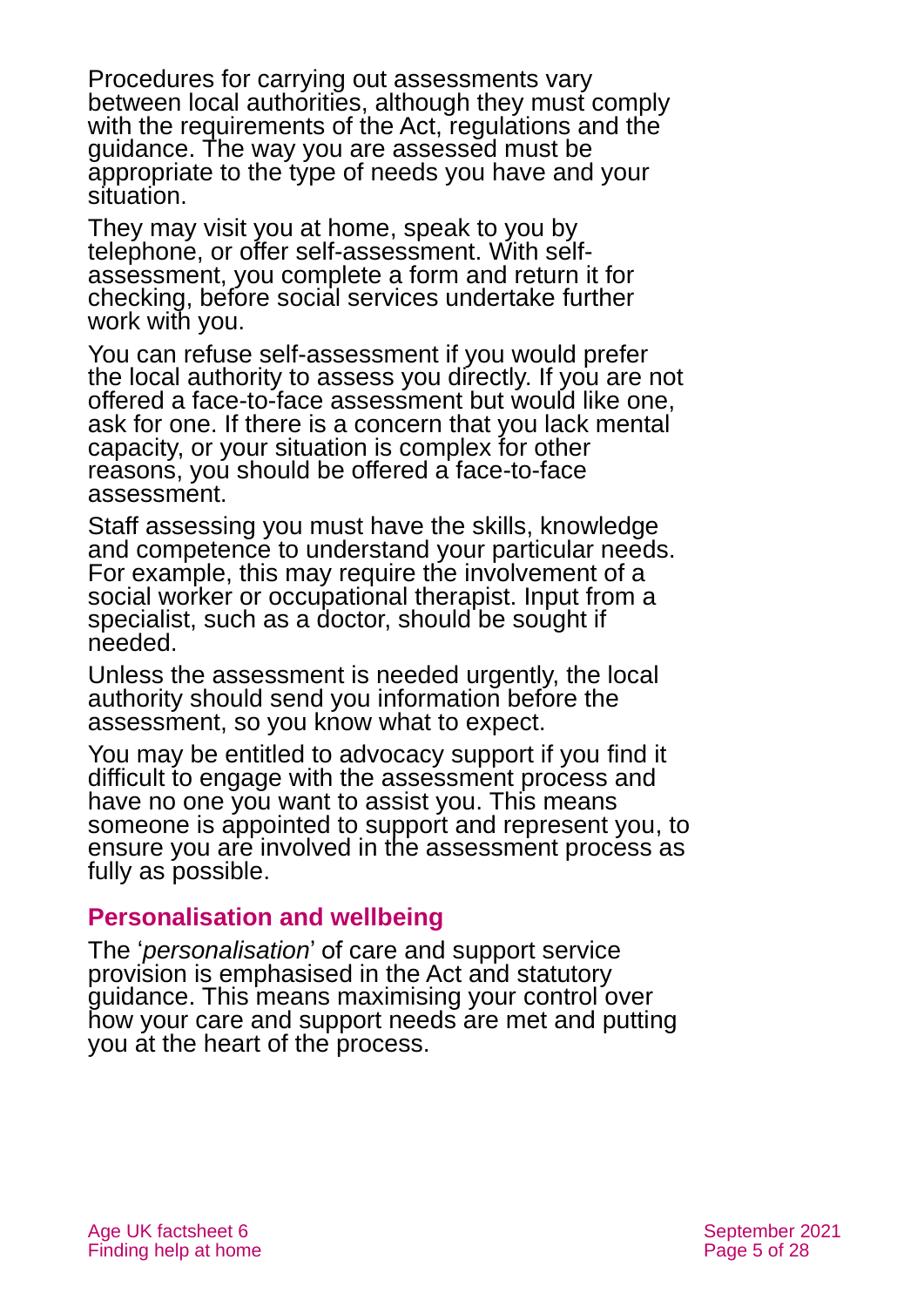For example, when carrying out an assessment, a local authority must have regard to your views, wishes, feelings, and beliefs, and consider the outcomes you wish to achieve in day-to-day life. The local authority is required to promote your wellbeing, which includes the promotion of your individual dignity. The Act states that the local authority must have regard to *'the importance of beginning with the assumption that the individual is best-placed to judge the individual's wellbeing'*.

The local authority must ensure you are genuinely involved and have influence over the decisions about how your care needs are met, to the extent you choose and are able to be involved.

You should not have to move into a care home, unless absolutely necessary. You should be encouraged to take up whatever local help is available to assist you to remain at home.

This includes practical help from a home care worker or personal assistant, going to local day centre facilities or making use of assistive technology so you can look after yourself more easily (see [section 4\)](#page-10-0).

#### **Carers**

If you are a carer, you have a right to a separate assessment of needs related to your caring role. This must consider whether you are willing and able to continue to provide care and support; risks to do with caring; support needs you have yourself, for example socialising, working etc; and whether you are in education, training or leisure, or would like to be.

## **2.2 Eligibility for care and support services**

After the needs assessment, the local authority decides whether your needs meet the eligibility criteria for care and support. If they do, the authority has a duty to ensure your eligible needs are met. It can choose to meet needs that do not reach this threshold. There is a set of eligibility criteria for adults with care needs and another for carer's needs.

Eligibility for adults with care needs is based on whether you are unable to achieve two or more of the following outcomes:

- managing and maintaining nutrition
- maintaining personal hygiene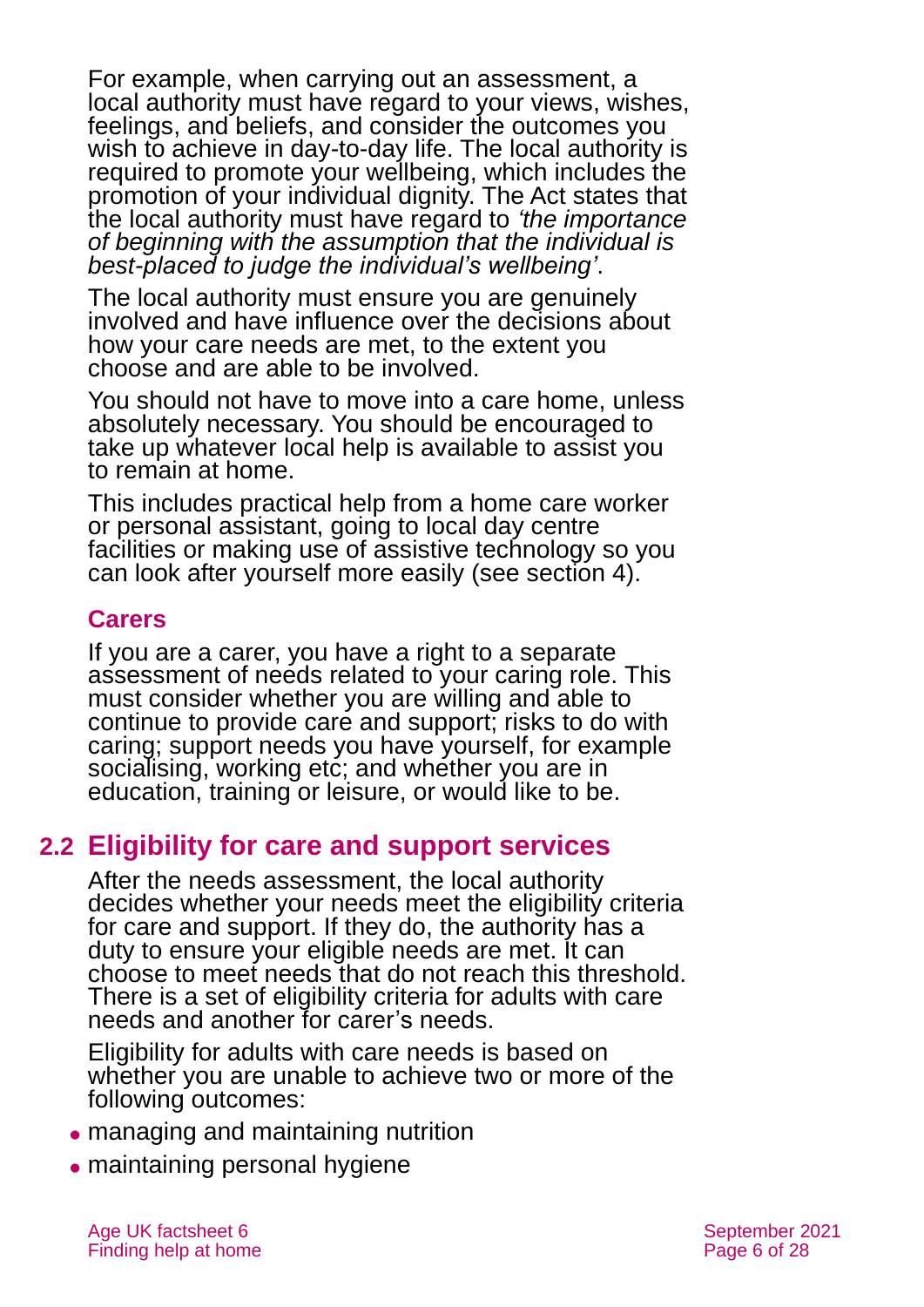- managing toilet needs
- ⚫ being appropriately clothed (including being able to get dressed)
- being able to make use of your home safely
- ⚫ maintaining a habitable home environment
- ⚫ developing and maintaining family or other personal relationships
- ⚫ accessing and engaging work, training, education, or volunteering
- ⚫ making use of necessary local facilities or services, including public transport and recreational facilities or services, and
- ⚫ carrying out caring responsibilities if you have a child.

Being unable to achieve these outcomes must have a significant impact on your wellbeing, which includes:

- ⚫ personal dignity
- ⚫ physical and mental health
- protection from abuse and neglect
- ⚫ control over your day to day life, including care and support
- social and economic wellbeing
- ⚫ domestic, family, and personal relationships
- ⚫ suitability of living accommodation, and
- contribution to society.

The assessment must also consider any personal outcomes you may want or need to achieve in your daily life, which can be different from the eligibility criteria above. The local authority does not have to provide support to help you meet these personal outcomes, but they must consider them.

If the local authority decides you do not meet the eligibility criteria, written reasons must be given and you should be offered information and advice to help you deal with your situation. For more information, see factsheet 41, *[How to get care and support.](https://www.ageuk.org.uk/globalassets/age-uk/documents/factsheets/fs41_how_to_get_care_and_support_fcs.pdf)*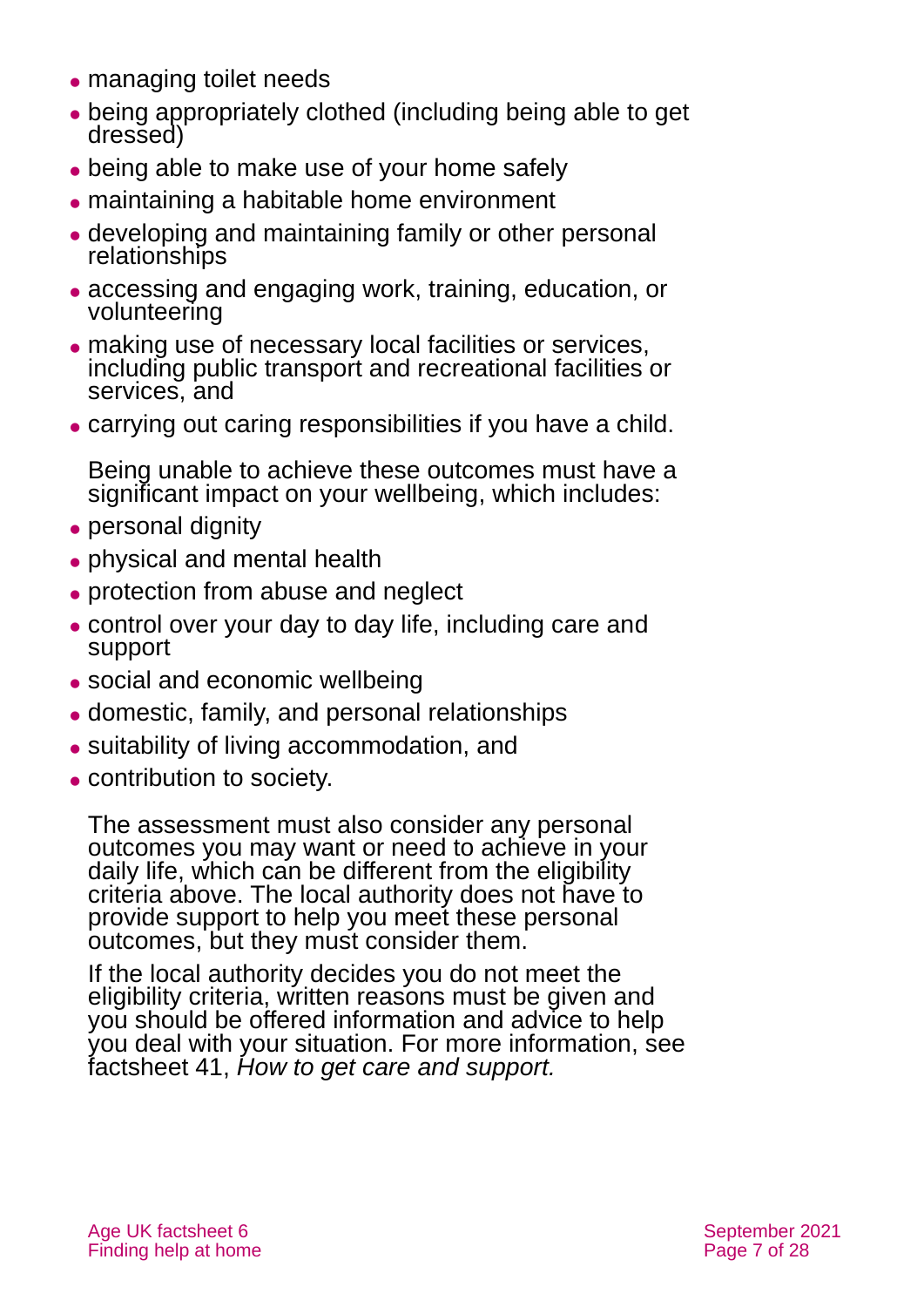## **2.3 Care and support planning**

If the local authority is meeting your needs, they work with you to prepare a care and support plan (or a support plan if you are a carer). A needs assessment and drafting a care and support plan is a free service. This is when your views as to how your needs should be met are most relevant, as the local authority must try to reach agreement with you. The plan sets out how they are going to your needs and must include a personal budget (see [section 2.4\)](#page-7-0).

The local authority must assess all your needs, even needs met by a carer. However, they do not have a duty to meet needs being met by a carer able and willing to do so, but they should record them.

The local authority has a duty to meet any unmet eligible needs. For example, your care plan may set out how many hours of personal care you need to help you carry out essential tasks you are no longer able to manage at home.

Services must be reviewed once started to ensure they meet your needs. If you lack mental capacity to arrange your own services and have no one able to assist you, the local authority has a duty to arrange the support in all circumstances.

They may consider whether some needs could be met via generally available local '*universal services*', for example an Age UK lunch club or a local health walk arranged by the NHS.

### <span id="page-7-0"></span>**2.4 Personal budget**

Your care and support plan must include a personal budget. This is the total cost of meeting your eligible needs. It must specify how much you must contribute to the total cost following a financial assessment and any remaining amount paid by the local authority.

You are usually given an approximate or indicative figure at the start of the care planning process. As you and the local authority decide in more detail how your needs will be met, the personal budget figure is revised to take account of your particular situation to achieve a final figure.

A personal budget can be arranged in three ways:

⚫ the local authority manages your account and arranges support in line with your wishes

Age UK factsheet 6 September 2021 Finding help at home **Page 8 of 28**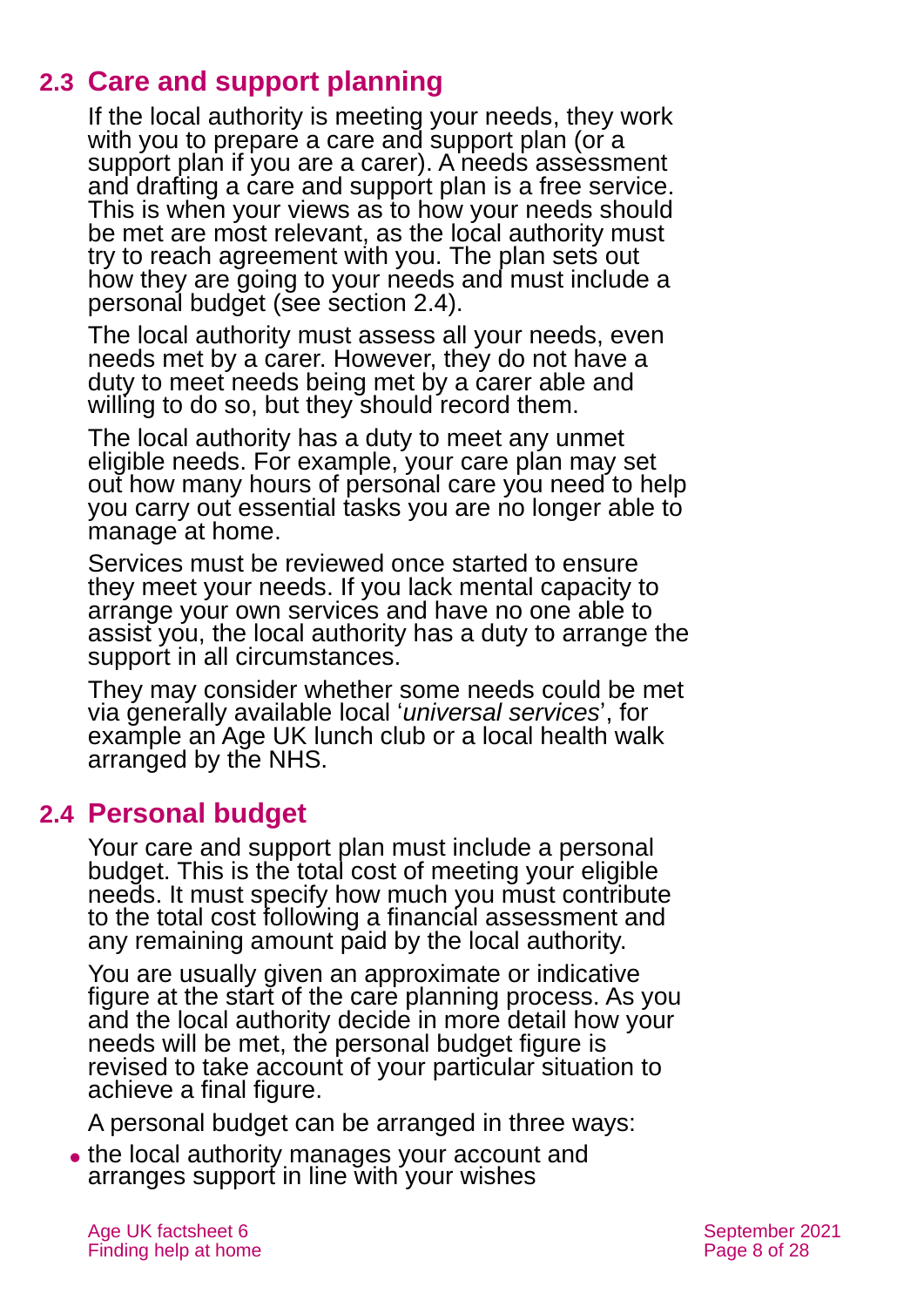- a managed account held by a third party (often called an individual service fund), with support provided in line with your wishes
- a direct payment to you (see [section 2.5\)](#page-8-1)

The personal budget must be sufficient to ensure your needs can be met and reasonable consideration must be given to your preferences. It is important to understand the personal budget figure does not represent what the local authority will pay towards your care – you will be expected, in most cases, to make a financial contribution as well.

## <span id="page-8-1"></span>**2.5 Direct payments**

A direct payment is money paid directly to you or your representative by the local authority so you can buy care yourself. The authority must consider this option if it may be suitable and tell you about it. It allows you to maximise flexibility and choice about meeting your care needs. However, it also places additional responsibilities on you to manage your care and any staff you employ.

Some people find this works for them. It can be particularly helpful if you have a fluctuating condition, such as Parkinson's disease, as you can choose when and how you spend the money as long as this is generally in line with your care plan aims and is agreed by the local authority. However, it must always be your choice, as the local authority cannot force you to accept a direct payment if you do not want this.

If you cannot manage a direct payment yourself, the local authority can appoint a suitable person such as a relative to manage it for you. See factsheet 24, *[Personal budgets and direct payments in social care](https://www.ageuk.org.uk/globalassets/age-uk/documents/factsheets/fs24_personal_budgets_and_direct_payments_in_social_care_fcs.pdf)* for more information.

## <span id="page-8-0"></span>**3 Paying for care and support services**

Care and support services are usually charged for, whilst NHS health services are largely free of charge. When the local authority is involved in providing or arranging your care and support, any charges must be subject to a financial assessment, as described in [section 3.1](#page-9-0) below.

Age UK factsheet 6 September 2021 Finding help at home **Page 9 of 28**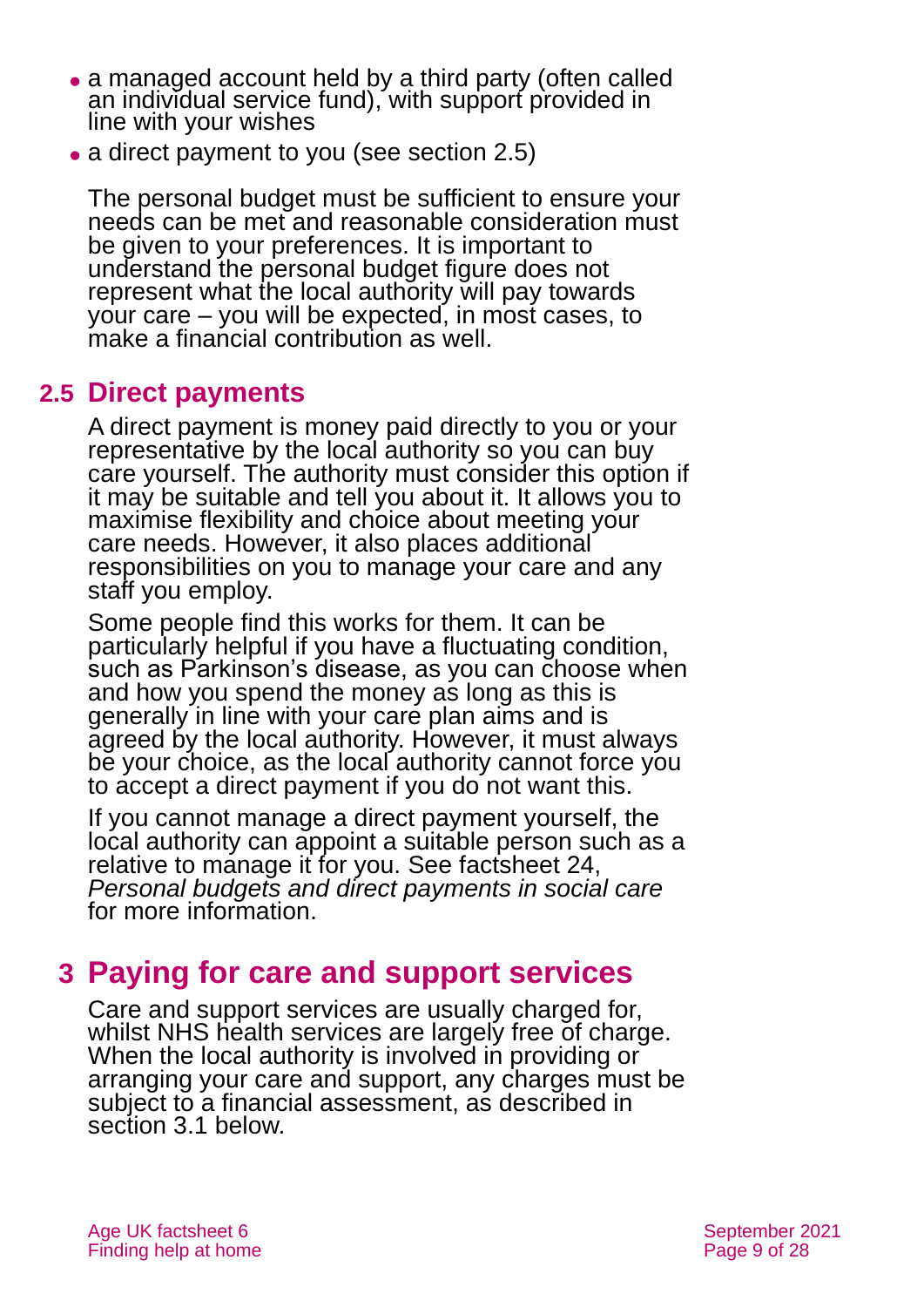It is important to be clear who provides services to you as the dividing line may not be obvious. This factsheet is about support when living at home or in communitybased housing such as extra-care sheltered accommodation. It is not about care homes or nursing homes.

## <span id="page-9-0"></span>**3.1 The financial assessment**

The local authority has powers to charge for most services, with certain exceptions [\(see section 5\)](#page-16-0). Any charges must be subject to a financial assessment. You may be offered a *'light touch'* financial assessment if, for example, you clearly have enough money to self-fund your care.

The financial assessment looks at your capital (e.g. savings) and income, such as pensions and benefits. Each local authority has flexibility about how it sets charges for services to people living at home, but must comply with the charging regulations and guidance.

The charging scheme must ensure your income does not fall below a set level ('*Minimum Income Guarantee*') because of paying for services. The guidance suggests charging for carer's services may not be cost-effective.

The value of your own home is not included in the financial assessment if you live at home.

Only the person needing care is charged for services, not other family members. The authority should ensure you receive information and advice about benefits you may be entitled to. They should take into account certain outgoings such as disability-related expenses if disability benefits are taken into account. Ongoing expenses must be factored in when assessing what you are able to pay.

Your needs should be assessed and identified prior to discussions about paying for them. Your financial situation should not affect the needs assessment or the decision about whether your needs meet eligibility criteria. Decisions about how much, if anything, you must pay comes after the needs assessment.

The financial assessment should be carried out promptly following a needs assessment so you know what you will be charged. It should be made clear how much you are required to pay and what the local authority must pay as early as possible in the process.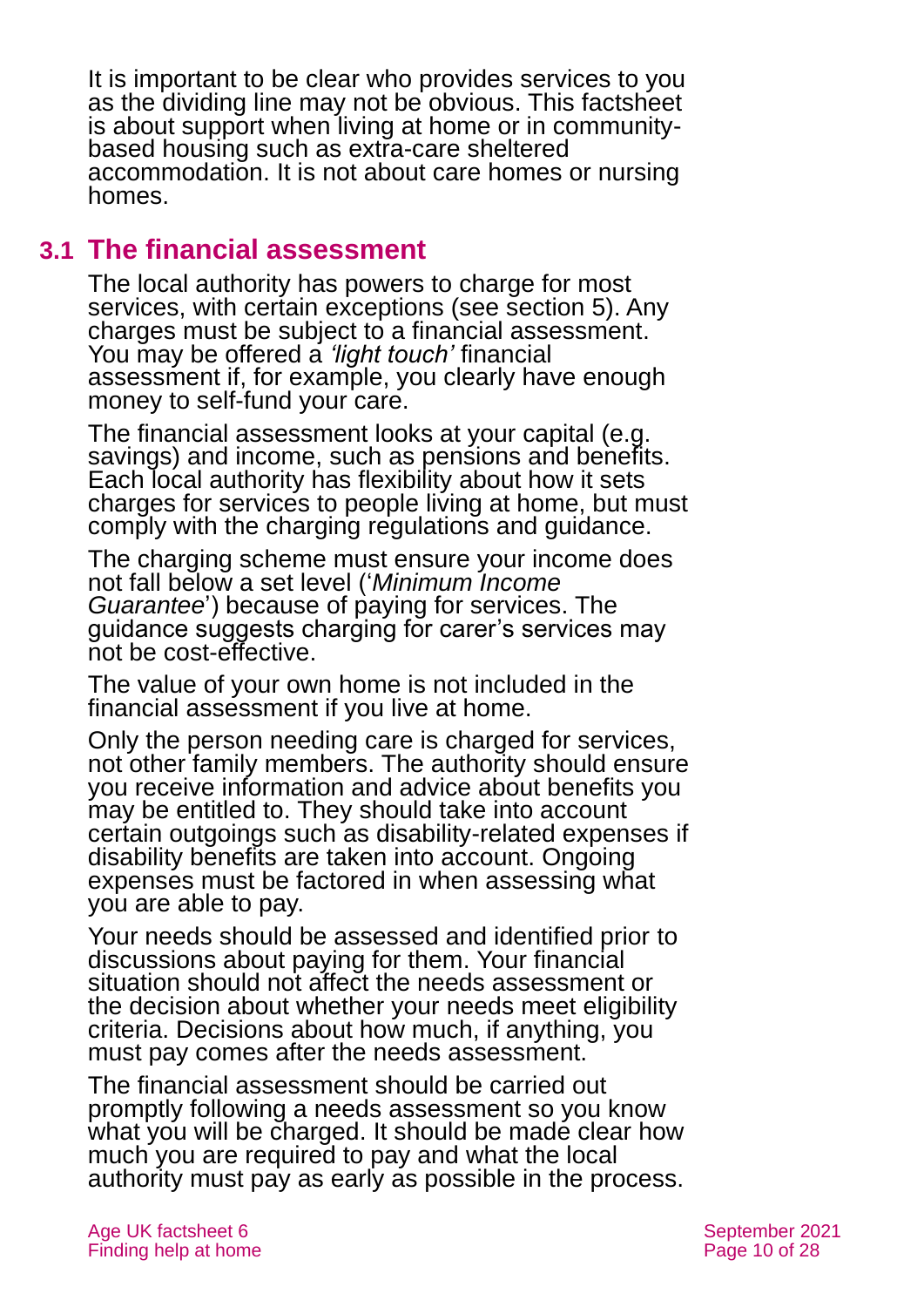For more information, see factsheet 46, *[Paying for](https://www.ageuk.org.uk/globalassets/age-uk/documents/factsheets/fs46_paying_for_care_and_support_at_home_fcs.pdf)  [care and support at home.](https://www.ageuk.org.uk/globalassets/age-uk/documents/factsheets/fs46_paying_for_care_and_support_at_home_fcs.pdf)* 

### **3.2 Self–funders**

If the financial assessment finds you must meet the full cost of your care, called being a *'self-funder'*, the local authority must meet your eligible needs by arranging or providing care services, if you request this.

You are charged the full cost of your care and the authority can also charge an arrangement fee.

If you are unable to arrange your own care due to a lack of mental capacity and have no one to help you, the authority must make the necessary arrangements on your behalf. In these circumstances, it cannot charge an arrangement fee.

For information about making your own arrangements, see [section 6.](#page-19-0)

## <span id="page-10-0"></span>**4 Types of local authority services**

The local authority may directly provide care services or arrange for it to be provided by someone else. This can be a private company, a charity, or another public sector body. The local authority retains responsibility for any outsourced service it arranges to meet your assessed needs.

A local authority has wide discretion when deciding what services can be provided to meet your care and support needs at home. You can suggest anything you think might help you to live better with your illness or disability and the local authority should consider your request.

This does not mean you get whatever you want regardless of cost, but it is intended to allow for creative and flexible use of resources. This is in line with personalisation principles in [section 2.1.](#page-3-2) You may be expected to use free services if these are available to meet your needs, for example, a lunch club provided by a local voluntary organisation.

The following sections explain some illustrative examples of the types of service you may be offered, but they are not an exhaustive list.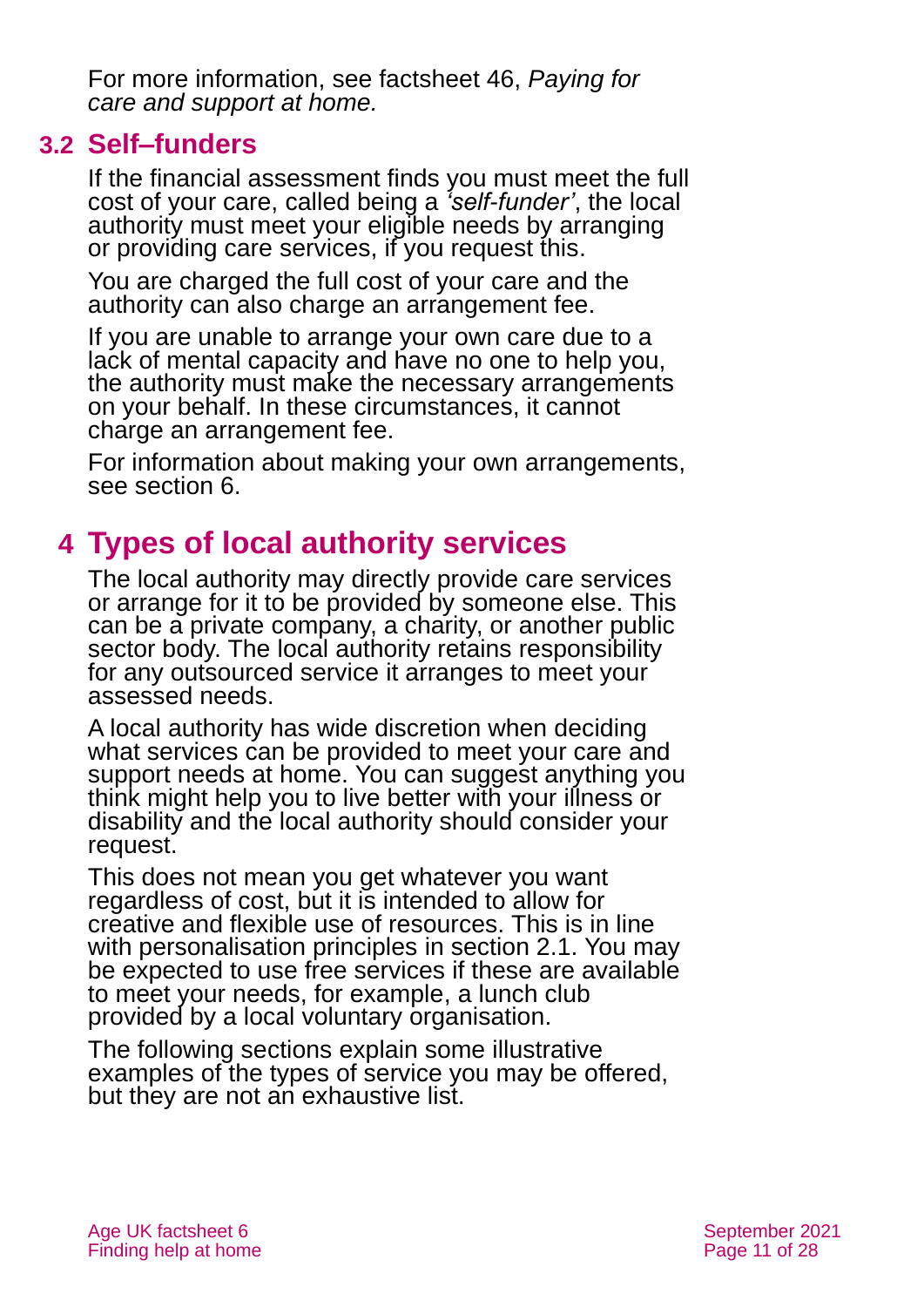## **4.1 Personal care**

This includes help with tasks such as:

- getting up
- dressing
- going to the toilet
- washing and bathing
- eating or drinking
- getting ready for bed.

Usually, this help is provided in your own home but, if your needs require it, you can get help outside the home.

For instance, you may need a care worker or personal assistant so you can get out and about and remain involved in the wider community, based on the eligibility criteria outcome *'making use of necessary local facilities or services including public transport and recreational facilities or services*'.

You can find a care worker or personal assistant via the local authority, who either employ their own work force or, more likely, commission domiciliary care agencies to provide home care staff. You may want to employ a carer or personal assistant using direct payments. See [section 6.1](#page-19-1) for information on employing someone.

If the local authority has a duty to meet your needs, it must provide adequate funding and seek to maximise your wellbeing. The guidance says short home-care visits of 15 minutes or less are not appropriate if you need support with intimate care needs. They may be suitable for basic checking, or if you request this as a personal choice.

If you have difficulty getting up from your bed, bath, or chair, you may need a specialist manual handling assessment by a local authority occupational therapist.

### **4.2 Domestic assistance**

Local authorities do not usually provide help with domestic tasks, except as part of a wider personal care package. However, eligibility is based on needs, not the type of service, so if you need domestic assistance in order to meet eligible needs, then the local authority must provide it.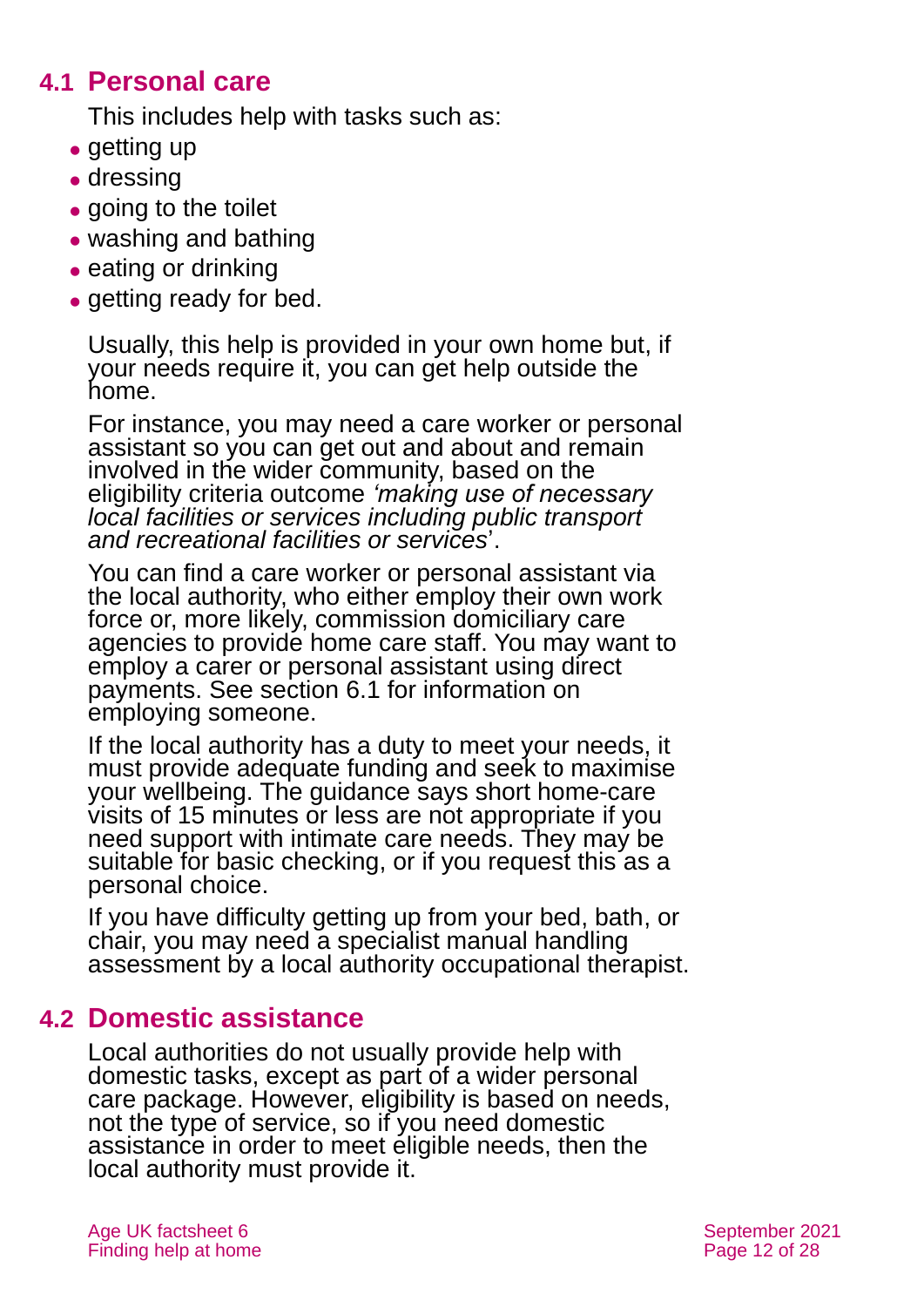One outcome for help is *'maintaining a habitable home environment'*. If you need help with cleaning or housework, you can state this as an outcome you would like to achieve. Another outcome is '*managing and maintaining nutrition*' which may involve help with shopping.

Sometimes a neighbour or family member is happy to do shopping so it is not an '*unmet*' need. If you cannot manage shopping yourself and have no support, the local authority may ask you to think about doing it online. This works for some people but not everybody.

Some people find it too challenging or do not have internet access, while others like to go round the shops as a social activity and a chance to get out of the house and meet people. If shopping on-line does not work for you, explain why to your social worker. Say you like the social side of shopping and how important it is to you to get out and about if this is what you feel.

If you have incontinence needs, there may be a laundry service, run by the local authority or the NHS locally. This is not available everywhere, so check if it is provided. Some local Age UK's, other voluntary agencies, or religious groups may provide help with domestic tasks.

### **4.3 Meals at home**

There are various ways you can be helped to ensure you can eat properly. You may want to prepare food for yourself and need assistance to enable you to do so, or you may prefer to have food already prepared. This relates to the outcome criteria '*managing and maintaining nutrition'*.

Individual local authorities have their own arrangements for providing meals at home, sometimes called '*meals-on-wheels*'. In some areas, the scheme is run by the local Age UK or the Royal Voluntary Service on the authority's behalf. Many offer meals for people with special diets.

Some provide a freezer for people at home and deliver frozen meals so people can heat them using a microwave or steamer (which may also be supplied) when they wish. Meals may be offered any number of days a week. What is available depends on your assessed needs and the policy of the local authority.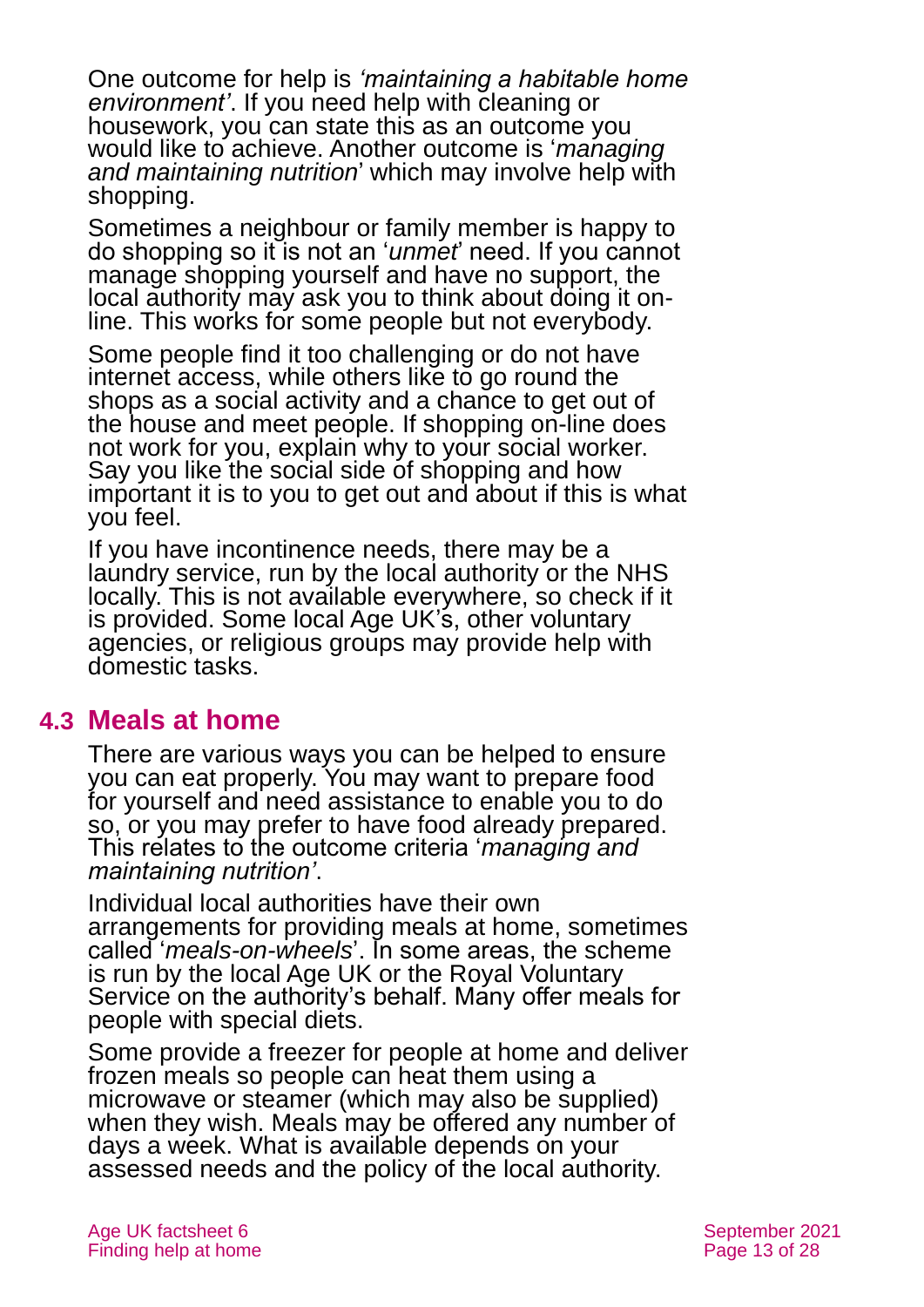The type of meal provided must meet your specific requirements. For example, it is not appropriate to only offer frozen food if you cannot manage this without other appropriate support services or ensuring a carer is available and willing to assist with food preparation.

## **4.4 Personal alarm systems and assistive technology**

If you live alone or cannot easily leave your accommodation, you may appreciate the security of knowing you can contact someone in an emergency. There are many different kinds of personal alarm schemes. Check whether you can get help from the local authority to arrange and pay for an alarm system.

Increasingly, other types of assistive technology (AT) are becoming available from local authorities and health services or through private sources. These include telecare and telehealth. [The Disabled Living](https://www.dlf.org.uk/)  [Foundation](https://www.dlf.org.uk/) has information about [personal alarm](http://www.dlf.org.uk/factsheets/telecare)  [systems.](http://www.dlf.org.uk/factsheets/telecare)

### **Telecare**

Telecare is equipment and support services that promote your safety, independence, and wellbeing in your home. This is usually when you are alone, for short or longer periods of time, and sometimes outside your home in the local area (e.g. GPS monitoring).

Telecare covers a wide range of equipment (detectors, monitors, alarms, pendants, etc) and services (monitoring, call centres and response teams – who may work alongside emergency services).

### **Telehealth**

Telehealth is the remote monitoring of your vital signs in chronic condition management (e.g. blood pressure, glucose level, heart and lung function). This can be for diagnosis, review assessment and prevention. Telehealth requires suitably qualified clinicians as part of an agreed health care pathway.

The provision of Telecare and Telehealth might overlap.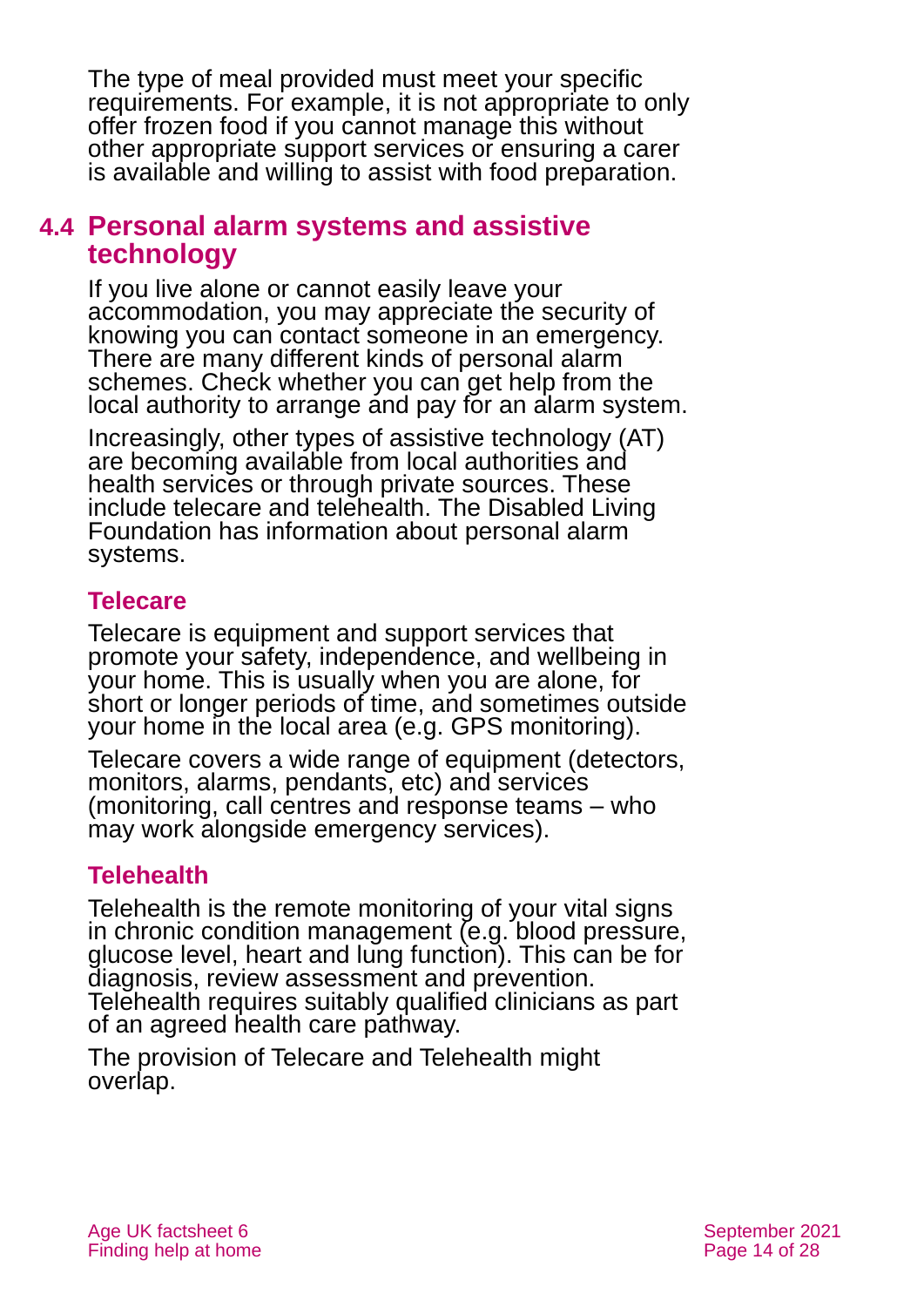## **Cost**

If you are assessed as eligible for this type of equipment, you may be charged a contribution towards the cost. Any contribution should be worked out in line with the financial assessment.

## **4.5 Day Care**

Day care is care provided outside your home in a day centre or other establishment. The type of care offered ranges from meeting other people, though to shared activities and a meal, to specialist care if you have dementia. It can provide respite for carers. Ask what is available in your area.

Some centres only provide places or prioritise places to older people, when such a service is identified as an eligible need. Other organisations such as the local Age UK may run day centres open to all older people. If you have a need for a particular kind of care, ask if it can be arranged.

A local authority should be flexible in the way it decides to meet these kinds of eligible needs.

For example, you may want to go to a local day centre to meet the outcome of *'developing and maintaining family or other personal relationships'*; or there may be other ways to meet this need that more closely reflect your cultural background or life experience. You should have maximum involvement in this process.

## **4.6 Respite or replacement care for carers**

Respite care allows a carer to have a break from caring. You may want to do something particular, such as attend a course or an appointment, go on holiday, see family members or friends, or pursue leisure activities.

Whatever the reason, ask the local authority to carry out a carer's assessment, and an assessment for the person you care for, to explore whether respite care can be put in place. They must assess you based on the eligibility criteria. Respite care can be arranged on a regular or an occasional basis. The amount of care depends on levels of need.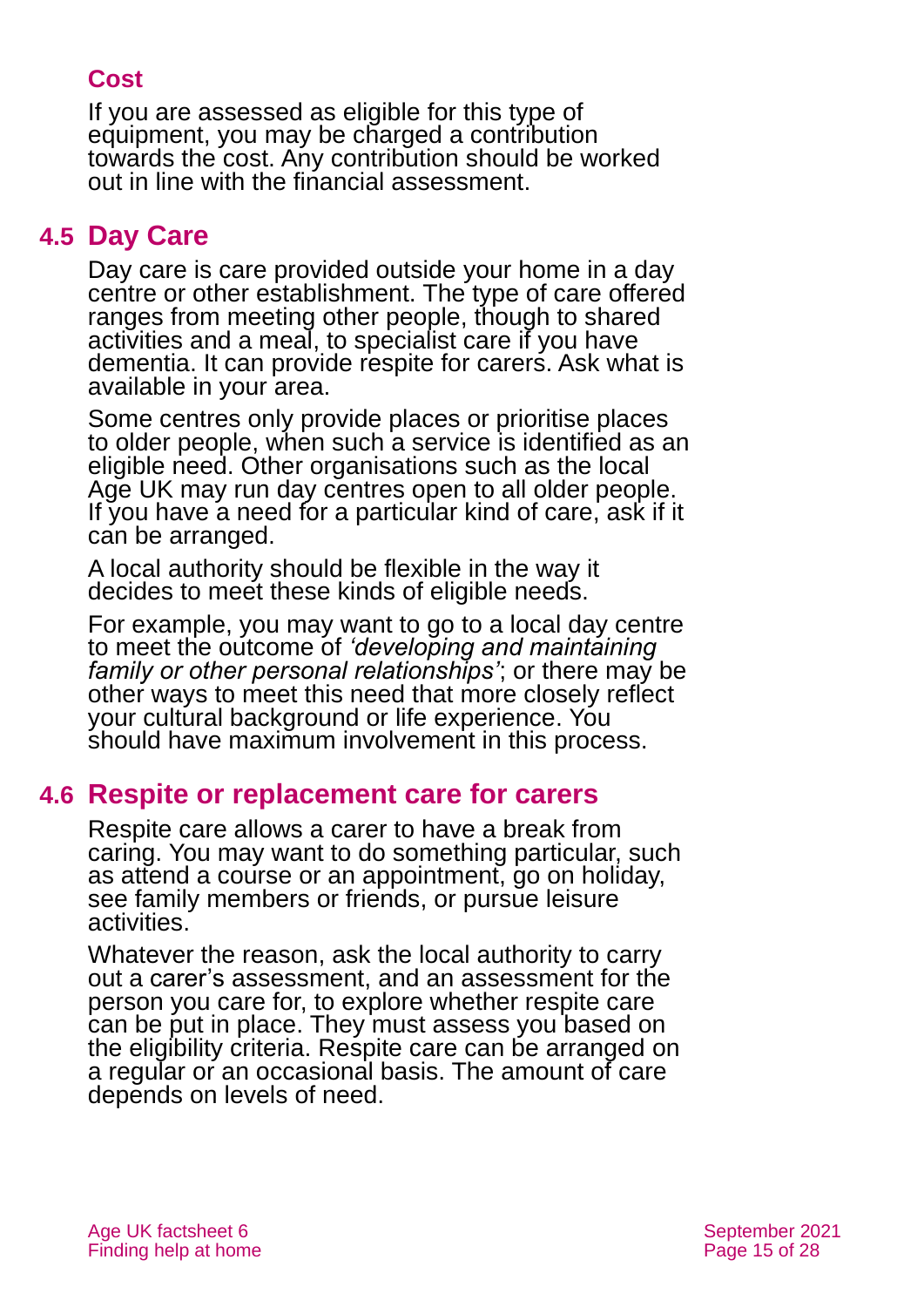Respite care takes several forms. It may be a sitter service or replacement care worker to look after the person you care for, or to take them out to allow you to have free time at home. It may be in a care home to enable you to have a sustained period of time when you are free of your caring role.

As a carer you should not be charged for respite or replacement care. Although the care need arises as you need time off, the actual care is delivered to the person you look after. If a charge is made, the cared for person is financially assessed and charged. More information for carers is available in information guide 13, *[Advice for carers](https://www.ageuk.org.uk/globalassets/age-uk/documents/information-guides/ageukig13_advice_for_carers_inf.pdf)*.

## <span id="page-15-0"></span>**4.7 Specialist equipment and home adaptations**

There is a wide range of specialist aids and equipment available if you find it difficult to carry out particular tasks at home. Examples include:

- mobile hoists
- ⚫ commodes
- ⚫ toilet frames
- bath lifts or seats
- adapted cutlery.

Adaptations are permanent changes made to your home to enable you to live safely and more independently. They include alterations to the building such as widening a door for a wheelchair, installing a stair rail or grab rail in the toilet or bathroom. They can include larger works such as:

- ⚫ level access shower
- stairlift or through-floor lift
- wheelchair ramp
- ⚫ wheelchair standard adapted kitchen
- ⚫ ground floor extension to provide level access facilities and/or to provide an accessible bathroom.

Aids, equipment and minor adaptations are provided free of charge if you have eligible needs met through this provision. Minor adaptations are those costing a £1,000 or less, such as short concrete wheelchair ramps and grab rails, for example.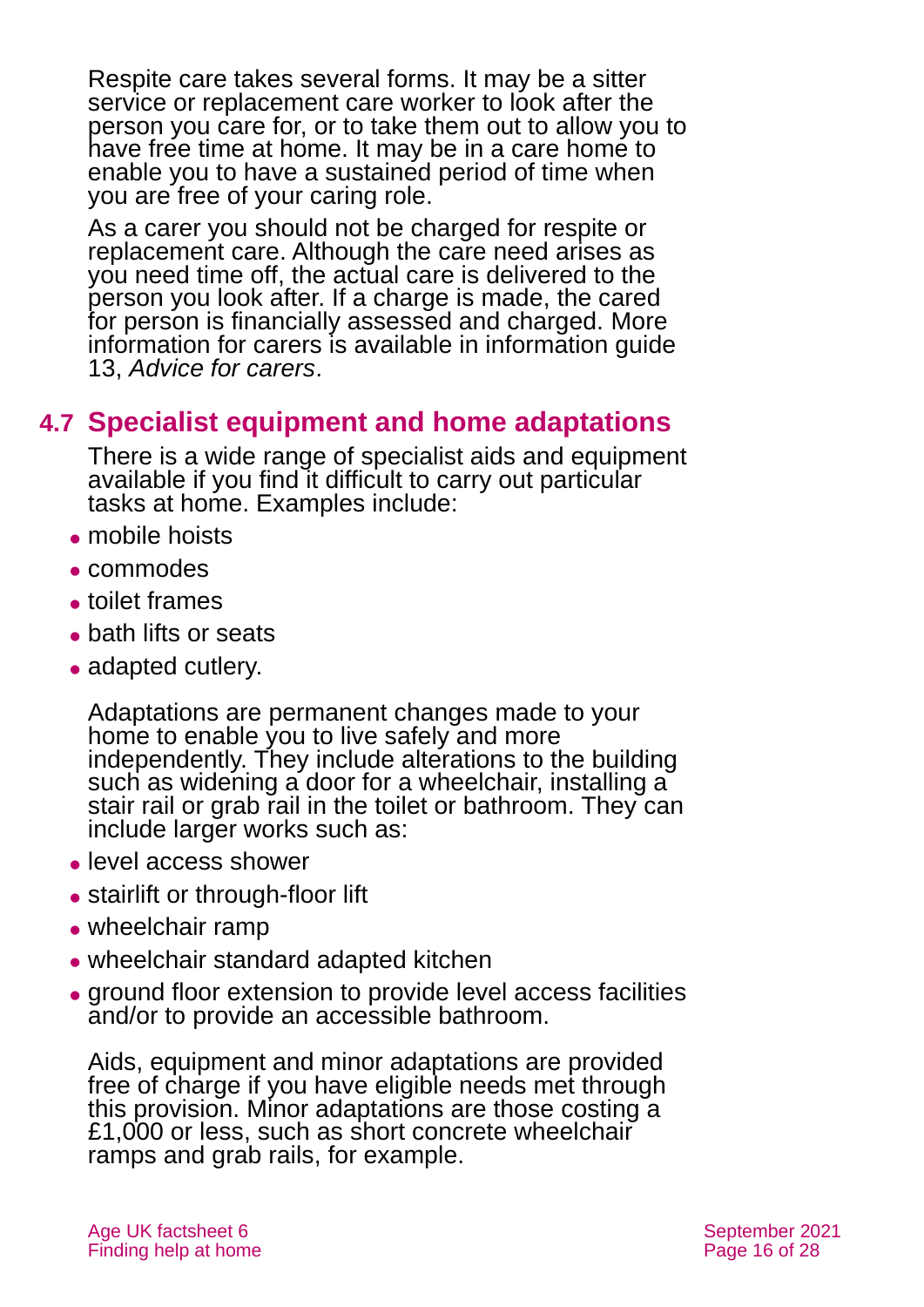If you require more major adaptations, such as an accessible wet room or a through-floor lift, you may be able to obtain a Disabled Facilities Grant (DFG) from the local authority. These are financially assessed separately from other social care support, with the scheme being jointly operated with the housing department or housing authority for your area.

If you require specialist equipment or home adaptations, you may need an assessment by a local authority occupational therapist (OT). You can specifically ask for an OT assessment. They can give you useful specialist advice, decide on eligibility, make recommendations, and assist if you may be entitled to receive a DFG.

For more information, see factsheet 42, *[Disability](https://www.ageuk.org.uk/globalassets/age-uk/documents/factsheets/fs42_disability_equipment_and_home_adaptations_fcs.pdf)  [equipment and home adaptations](https://www.ageuk.org.uk/globalassets/age-uk/documents/factsheets/fs42_disability_equipment_and_home_adaptations_fcs.pdf)*. Information on adaptations is in information guide 17, *[Adapting your](https://www.ageuk.org.uk/globalassets/age-uk/documents/information-guides/ageukig17_adapting_your_home_inf.pdf)  [home](https://www.ageuk.org.uk/globalassets/age-uk/documents/information-guides/ageukig17_adapting_your_home_inf.pdf)* and factsheet 67, *[Home improvements](https://www.ageuk.org.uk/globalassets/age-uk/documents/factsheets/fs67_home_improvements_and_repairs_fcs.pdf) and [repairs.](https://www.ageuk.org.uk/globalassets/age-uk/documents/factsheets/fs67_home_improvements_and_repairs_fcs.pdf)*

The [Disabled Living Foundation](http://www.dlf.org.uk/) also has extensive information about different types of specialist disability equipment on their website.

## <span id="page-16-0"></span>**5 Services provided free of charge**

## **5.1 Community-based health services**

Your GP can arrange community-based health services, where necessary. If it is hard for you to get out of the house, arrangements can usually be made to see you at home. Services available can include:

- ⚫ district nurse or health visitor
- chiropodist
- continence adviser
- physiotherapist
- ⚫ community psychiatric nurse
- ⚫ intermediate care rehabilitation
- ⚫ hospice at home or Macmillan nurse.

Specialist nursing or care at home if you have a terminal illness may be available through Macmillan nurses, Marie Curie Foundation nurses or a local hospice. Ask your GP about this.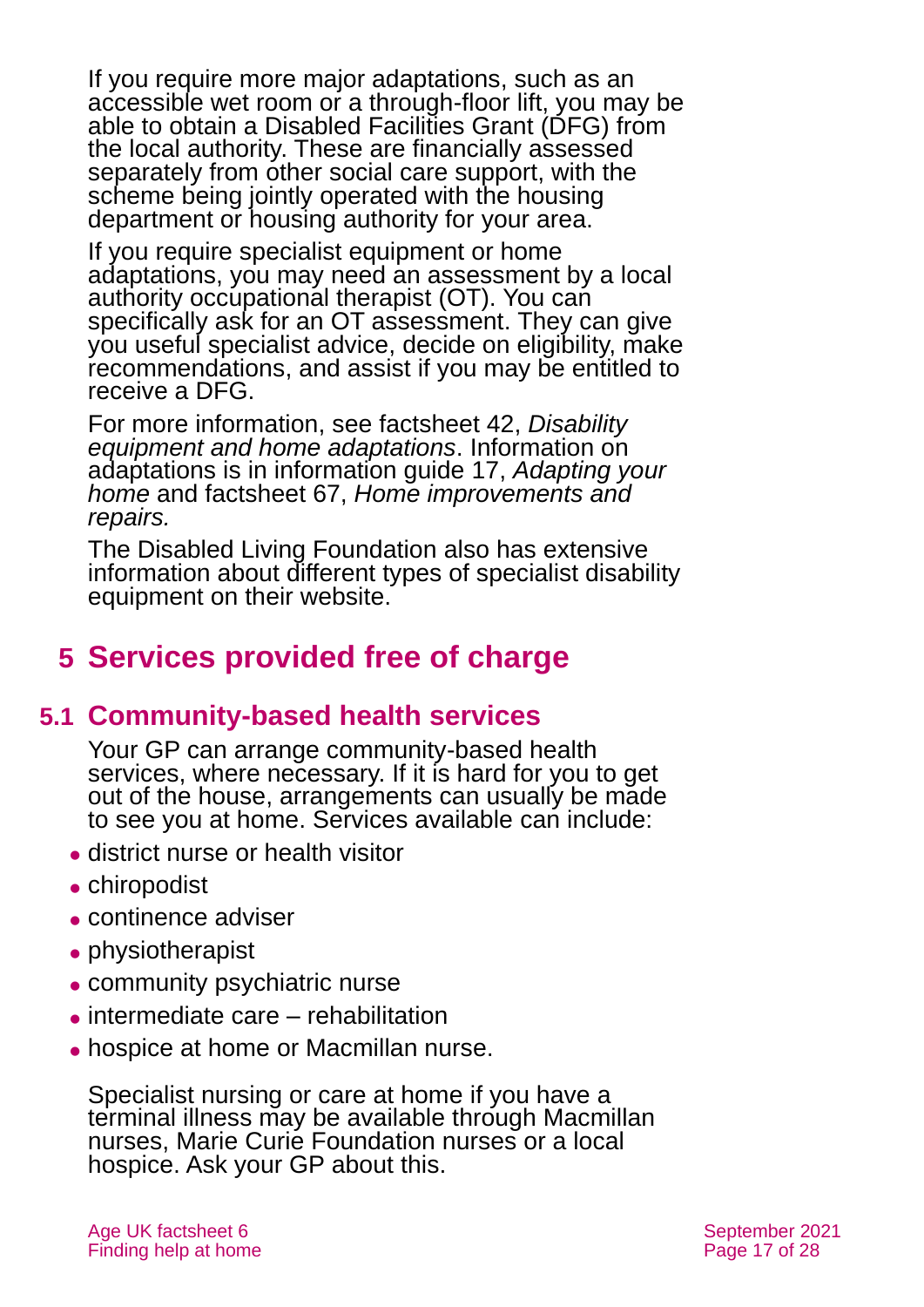For more about these services, see factsheet 44, *[NHS](https://www.ageuk.org.uk/globalassets/age-uk/documents/factsheets/fs44_nhs_services_fcs.pdf)  [services](https://www.ageuk.org.uk/globalassets/age-uk/documents/factsheets/fs44_nhs_services_fcs.pdf)*.

## **5.2 Short-term rehabilitation**

#### **Intermediate care and reablement services**

Intermediate care services are usually provided when you leave hospital or are at risk of being admitted to hospital. They are short-term rehabilitation services, designed to help you maintain, or regain, the skills needed to live independently in your own home.

These are free short-term services, usually lasting up to six weeks, although there is no upper or lower limit. You may be charged for ongoing care after the free period ends.

**Note:** Professionals working with you should consider your eligibility for these services, based on your potential to improve how you manage at home. Ask about them if you think they may be of assistance to you.

There are four types of intermediate care:

- ⚫ **crisis response** services providing short-term care (up to 48 hours)
- ⚫ **home-based intermediate care** services provided in your home by a specialist team with health professionals including nurses and therapists
- ⚫ **bed-based intermediate care** services delivered away from home, for example, in a community hospital
- ⚫ **reablement** services to help you live independently provided in your home by a team of mainly social care professionals.

#### **Reablement**

This is a particular type of intermediate care provided by the local authority. It has a focus on helping you regain confidence, skills, and capabilities to maximise your independence, decrease risks, and reduce your future needs through a graded programme. It may include the provision of minor adaptations and specialist equipment.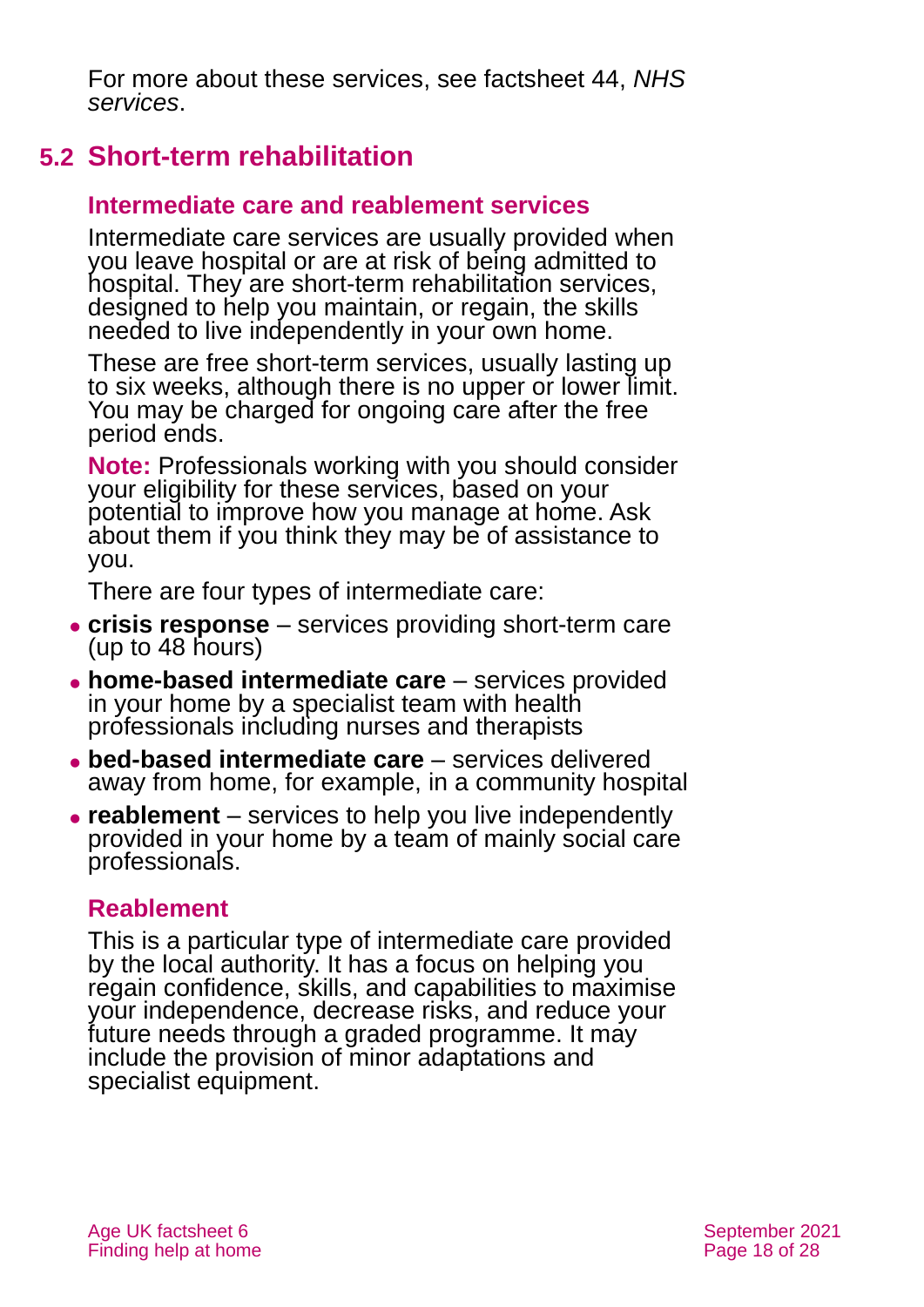For example, trained home carers work closely with you over a number of weeks with the aim of improving your independence at home after a stay in hospital. This may be under the supervision of a professional such as an occupational therapist who initially devises the plan with you and regularly checks how you are getting on.

The terms '*reablement*', '*rehabilitation*' and '*intermediate care*' are often used interchangeably. Other names may be used locally. For more information, see factsheet 76, *[Intermediate care and](https://www.ageuk.org.uk/globalassets/age-uk/documents/factsheets/fs76_intermediate_care_and_reablement_fcs.pdf)  [reablement](https://www.ageuk.org.uk/globalassets/age-uk/documents/factsheets/fs76_intermediate_care_and_reablement_fcs.pdf)*.

## **5.3 NHS Continuing Healthcare**

If your needs are primarily healthcare needs rather than social care needs, you may be eligible for free support from NHS Continuing Healthcare (CHC). Eligibility is based on the nature, intensity, complexity or unpredictability of your needs, rather than on the basis of having a particular health condition or diagnosis. It can be provided in any setting, including your own home.

The local NHS Clinical Commissioning Group (CCG) is responsible for deciding whether you qualify for this free care. The local authority must refer you to the CCG when carrying out a needs assessment, if it seems you may be eligible for CHC. Alternatively, you can directly approach the CCG if you think you may be eligible.

To decide if you are eligible, the CCG must follow the process described in the *National Framework*. You have a right of appeal if you think that their decision is wrong.

For more information, see factsheet 20, *[NHS](https://www.ageuk.org.uk/globalassets/age-uk/documents/factsheets/fs20_nhs_continuing_healthcare_and_nhs-funded_nursing_care_fcs.pdf?dtrk=true)  [continuing healthcare and NHS-funded nursing care](https://www.ageuk.org.uk/globalassets/age-uk/documents/factsheets/fs20_nhs_continuing_healthcare_and_nhs-funded_nursing_care_fcs.pdf?dtrk=true)*.

### **5.4 Community equipment (aids and minor adaptations)**

You should not be charged for the supply of community disability equipment ('*aids*') or minor home adaptations to your property to help with nursing at home or assisting daily living tasks, where the local authority agree this is required to meet your needs.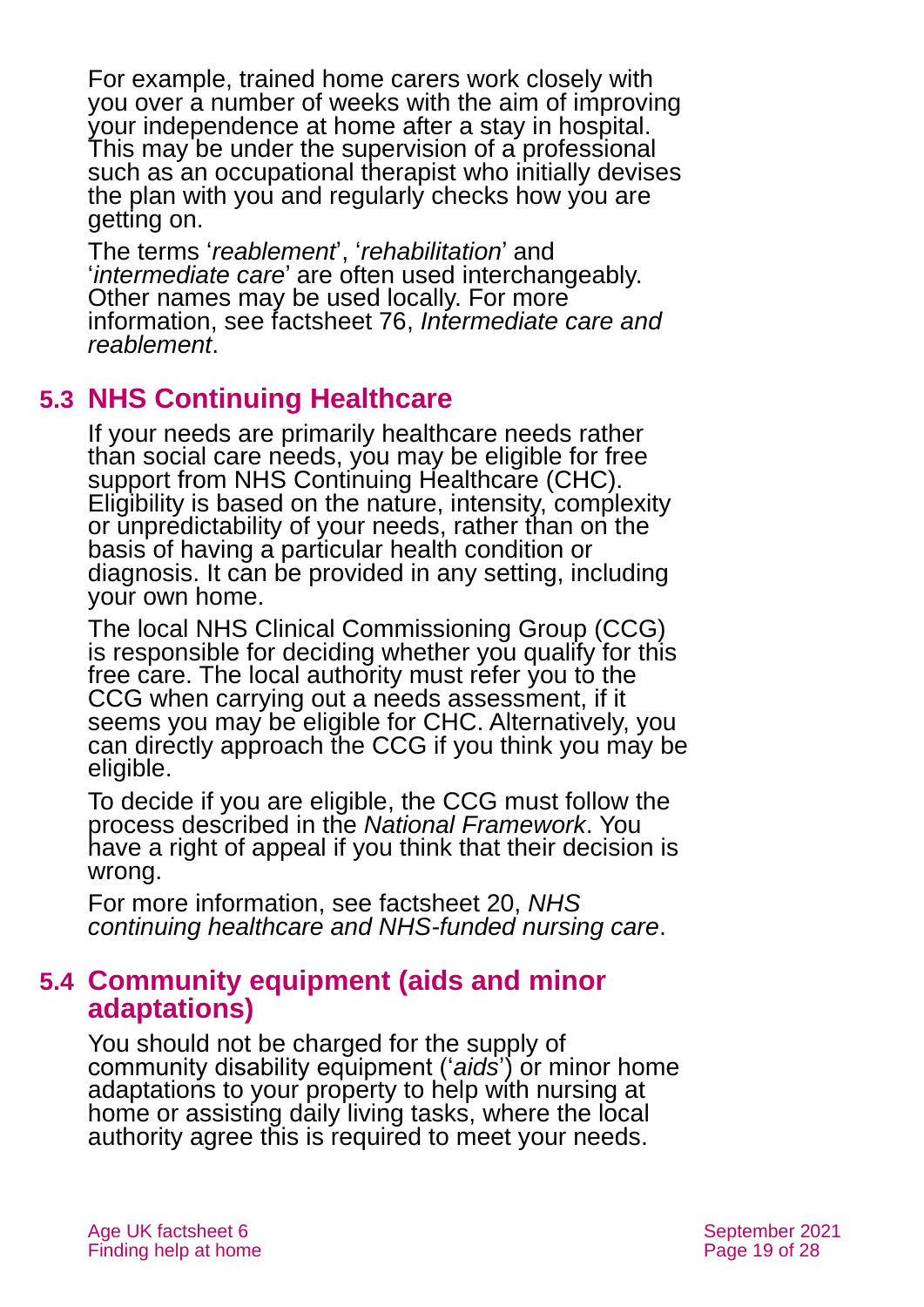There is no financial limit for specialist disability equipment, but an adaptation is minor if it costs £1000 or less. You may be entitled to help with an adaptation costing more than £1000 through a Disabled Facilities Grant (see [section 4.7\)](#page-15-0).

#### **5.5 Ongoing care and support under** *Mental Health Act 1983*

You can receive free support in the community following discharge from hospital arising from mental illness if you were detained under section 3 of the criminal provisions of the *Mental Health Act 1983* (MHA). This is provided under section 117 of the MHA and is known as '*aftercare*'.

If you were detained under another section of the MHA, your ongoing care and support may be charged for after you are discharged from hospital.

## <span id="page-19-0"></span>**6 Finding a care worker yourself**

You can find a care worker through an agency or by employing someone directly. If the local authority assess you as having eligible needs for care and support, it has a responsibility to ensure appropriate care services are available to you. This means providing or arranging home care services for you if necessary. If it assists with funding, it must offer the option of direct payments if appropriate, so you can arrange this yourself.

### <span id="page-19-1"></span>**6.1 Employing a care worker yourself**

You can employ a care worker or other help directly, rather than through an agency. However, you must be clear about your responsibilities, particularly in relation to a contract of employment and other financial commitments such as National Insurance contributions and pensions.

If you have direct payments, the local authority should give you advice about your responsibilities as an employer, and whether you must register with HM Revenue and Customs. You should be able to get help with finding a suitable person, paying wages, dealing with tax etc, if you want this. The local authority may provide this, or it may signpost you to a suitable local organisation.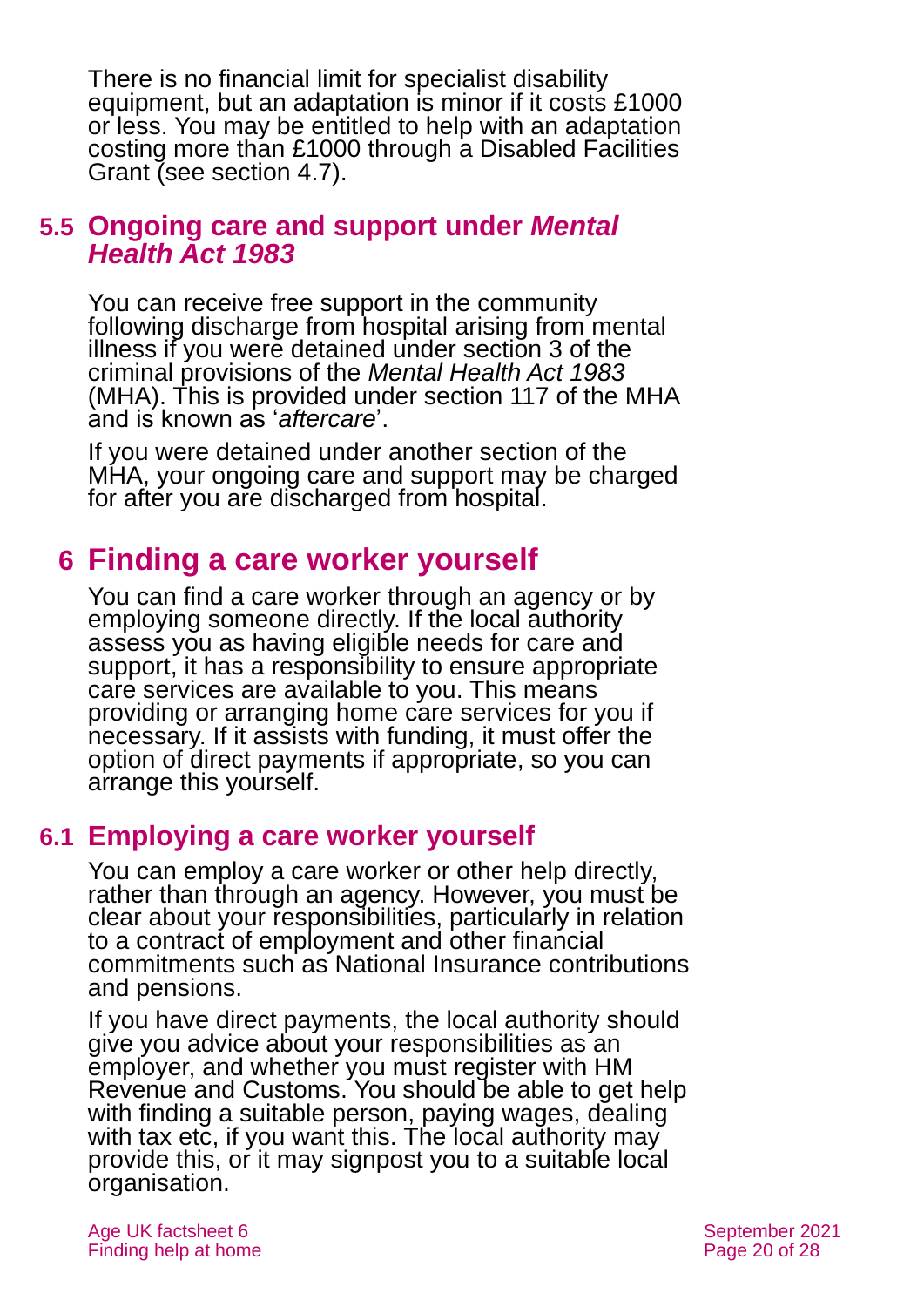If you are a self-funder, you may get help with various aspects of employment, such as advice on recruitment and employment law from the local authority or a local voluntary organisation. The authority should give you information and advice, or signpost you to someone to help.

If you advertise for a care worker, it is advisable to use a box number and take up references. Carefully consider the duties you require and write a job description, so there is no misunderstanding by either of you about what is expected.

If you employ a care worker using direct payments or as a self-funder, you do not have to carry out a Disclosure and Barring Service (DBS) check beforehand, but it is a sensible safeguard. You can ask the local authority to apply on your behalf. The DBS carries out checks and keep a list of people barred from working with children or vulnerable adults.

[Disability Rights UK](https://www.disabilityrightsuk.org/) provide information and advice on [employing care workers.](https://www.disabilityrightsuk.org/being-control-getting-personal-assistants-pas) For more information, see factsheet 24, *[Personal budgets and direct payments in](https://www.ageuk.org.uk/globalassets/age-uk/documents/factsheets/fs24_personal_budgets_and_direct_payments_in_social_care_fcs.pdf)  [social care.](https://www.ageuk.org.uk/globalassets/age-uk/documents/factsheets/fs24_personal_budgets_and_direct_payments_in_social_care_fcs.pdf)*

## **6.2 Care agencies**

Agencies who provide nurses or care workers to carry out personal care tasks must be registered with the Care Quality Commission (CQC), the care regulator. The CQC and the local authority can provide lists of agencies in your area. It is important to be clear about the type of help you need, to establish whether a particular agency and its staff can meet your needs.

The local authority needs assessment can be useful for this, even if you do not want them to arrange your services. The local authority must give you information and advice about local care providers.

Discuss how your needs can best be met with the agency. For example, depending on the level of care you need, it may not be possible for one person to provide it all. A planned rota of workers can help to minimise disruption and provide continuity.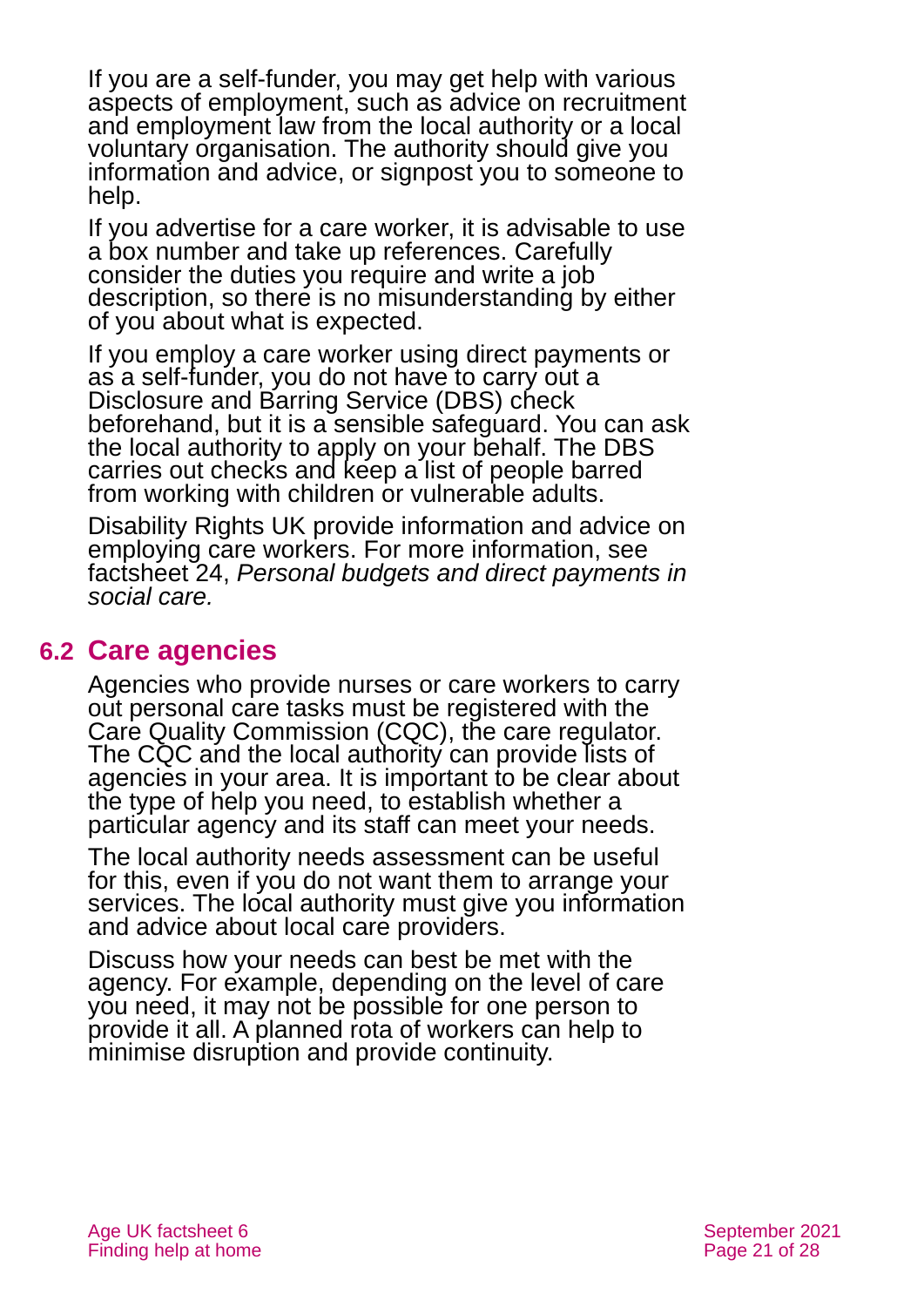## **6.3 High levels of need**

It is possible to arrange 24-hour live-in carers through care agencies, and it may also be possible via the local authority through direct payments or directly arranged by them, but this depends on your assessed eligible needs.

Many local authorities limit the personal budget amount, so if your care is going to be significantly more expensive than the cost of a care home placement, they may be unwilling to fund it. Your case should be judged on its merits. They cannot impose a blanket policy treating everyone in the same way. They should consider whether your personal budget needs to be increased, due to your particular needs.

If you can make these decisions yourself, you cannot be forced into a care home against your will. If your personal budget is not enough to meet all your care needs, you can challenge the decision [\(see section 7\)](#page-21-0). If you cannot get more financial support, you may consider whether you can purchase additional care privately.

## <span id="page-21-0"></span>**7 Complaints and safeguarding**

If you are unhappy with your treatment by the local authority, for example, about decisions made about your care needs or your care package, you can raise a formal complaint. Ask the local authority about their complaints procedure.

If you are not satisfied with the outcome of your complaint, you can take it to the Local Government and Social Care Ombudsman. For more information, see factsheet 59, *How [to resolve problems and](https://www.ageuk.org.uk/globalassets/age-uk/documents/factsheets/fs59_how_to_resolve_problems_and_complain_about_social_care_fcs.pdf)  complain [about social care.](https://www.ageuk.org.uk/globalassets/age-uk/documents/factsheets/fs59_how_to_resolve_problems_and_complain_about_social_care_fcs.pdf)*

## **7.1 Safeguarding from abuse and neglect**

If you are experiencing, or at risk of, abuse or neglect, you should raise a safeguarding concern with the local authority. The local authority's safeguarding duty applies regardless of how your care is arranged and funded.

See factsheet 78, *[Safeguarding older people from](https://www.ageuk.org.uk/globalassets/age-uk/documents/factsheets/fs78_safeguarding_older_people_from_abuse_fcs.pdf)  [abuse and neglect](https://www.ageuk.org.uk/globalassets/age-uk/documents/factsheets/fs78_safeguarding_older_people_from_abuse_fcs.pdf)* for more information.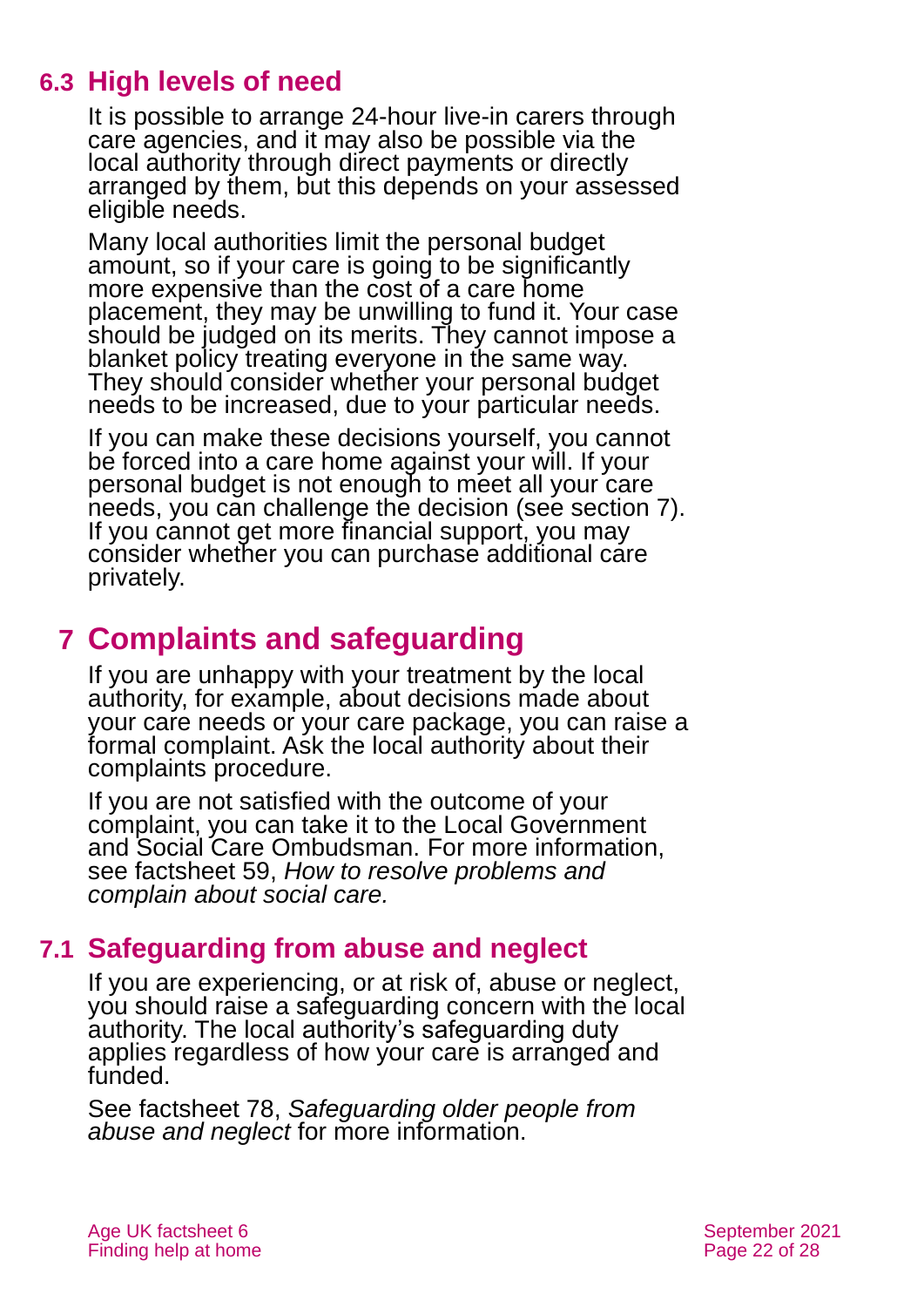## **Useful organisations**

#### <span id="page-22-0"></span>**British Red Cross Society**

[www.redcross.org.uk](http://www.redcross.org.uk/) Telephone 0344 871 11 11

Services including home from hospital schemes and loan of wheelchairs and disability equipment.

#### **Care Quality Commission**

[www.cqc.org.uk](http://www.cqc.org.uk/) Telephone 03000 616 161

Independent regulator of adult health and social care services in England.

#### **Carers UK**

[www.carersuk.org](http://www.carersuk.org/) Telephone 0808 808 7777

Provides advice, information and support for carers.

#### **Disability Rights UK**

[www.disabilityrightsuk.org/how-we-can](http://www.disabilityrightsuk.org/how-we-can-help/helplines/independent-living-advice-line)[help/helplines/independent-living-advice-line](http://www.disabilityrightsuk.org/how-we-can-help/helplines/independent-living-advice-line) Telephone 0330 995 0404 9.30am-1.30pm Tuesday and Thursday

Personal budgets helpline and email service provides information and advice about personal budgets and employing a care worker.

#### **Disabled Living Foundation**

[www.dlf.org.uk](http://www.dlf.org.uk/) Telephone 0300 999 0004

Provides information and advice about equipment for daily living.

#### **Equality Advisory Support Service**

[www.equalityadvisoryservice.com](http://www.equalityadvisoryservice.com/) Telephone helpline 0808 800 0082 Mon-Fri 9am-7pm, Sat 10am-2pm

Provides information and advice about the *Equality Act 2010* and human rights.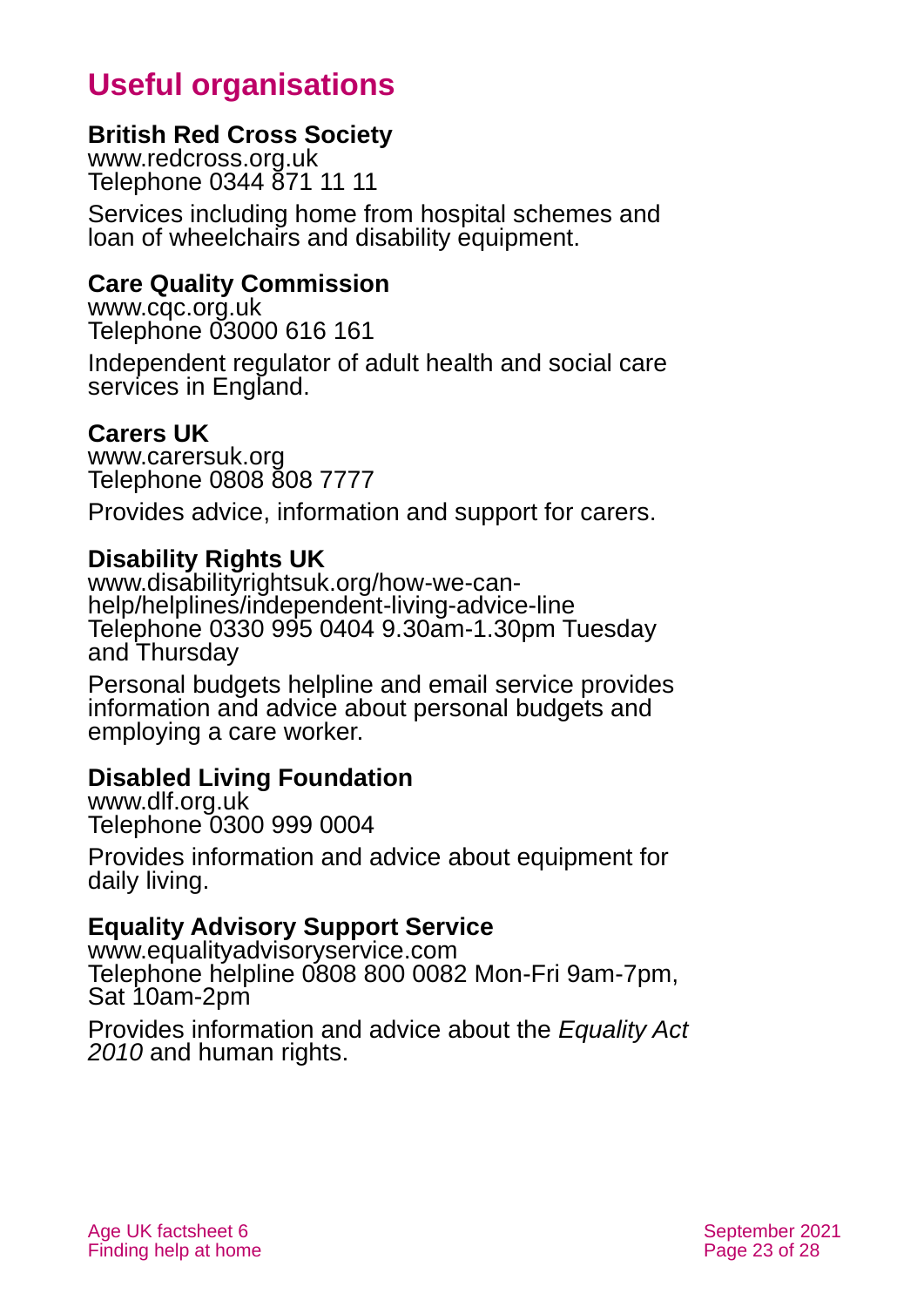#### **Foundations**

[www.foundations.uk.com](http://www.foundations.uk.com/) Telephone 0300 124 0315

National co-ordinating body for home improvement agencies, which offer independent advice, information, support and practical assistance to older people to repair and adapt their homes.

#### **Homeshare**

<https://homeshareuk.org/> Telephone 0151 227 3499

Supports older people who want to remain independent in their own homes. Householders provide free accommodation to a homesharer in exchange for around 10 hours of help a week and both parties pay a fee.

#### **Local Government and Social Care Ombudsman**

[www.lgo.org.uk](http://www.lgo.org.uk/) Telephone 0300 061 0614

Free, independent final stage for complaints about local authorities and care providers.

#### **Macmillan Cancer Support**

[www.macmillan.org.uk](http://www.macmillan.org.uk/) Telephone helpline 0808 808 00 00

Provides information, advice and support for people with cancer, their families and carers.

#### **Marie Curie**

[www.mariecurie.org.uk](http://www.mariecurie.org.uk/) Telephone 0800 090 2309

Offers expert care guidance and support to people living with any terminal illness and their families.

#### **National Institute for Health and Care Excellence (NICE)**

[www.nice.org.uk](http://www.nice.org.uk/)

Provides national guidance and advice to improve health and social care. Produces an online guide for older people arranging care at home through an agency.

[www.nice.org.uk/about/nice-communities/social](http://www.nice.org.uk/about/nice-communities/social-care/quick-guides/better-home-care-for-older-people)[care/quick-guides/better-home-care-for-older-people](http://www.nice.org.uk/about/nice-communities/social-care/quick-guides/better-home-care-for-older-people)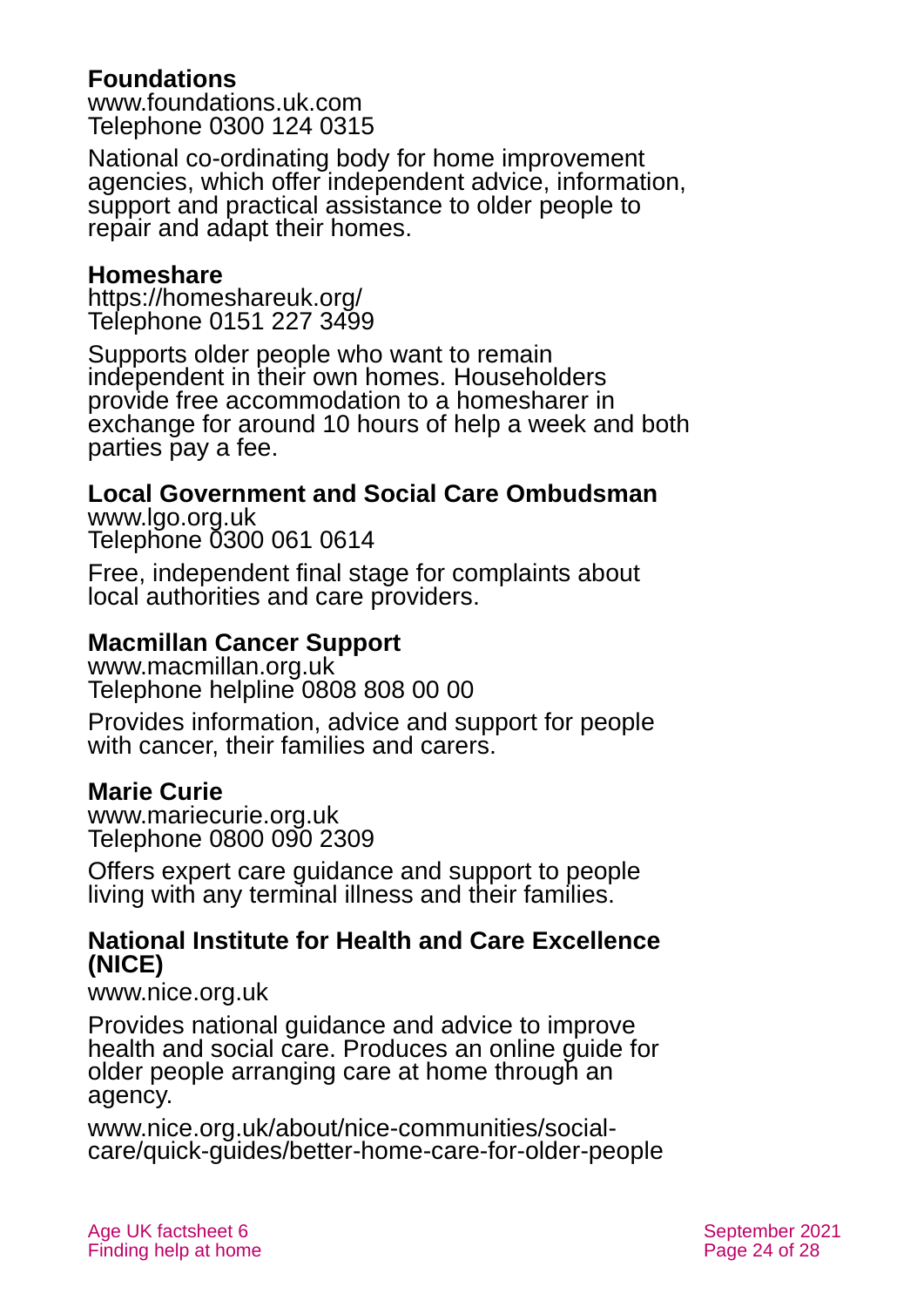## **Royal Voluntary Service**

[www.royalvoluntaryservice.org.uk](http://www.royalvoluntaryservice.org.uk/) 0300 555 0310

Provides services to older people through the activities of its volunteers.

### **United Kingdom Home Care Association (UKHCA)**

[www.ukhca.co.uk](http://www.ukhca.co.uk/) Telephone 020 8661 8188

Professional association of home care providers from voluntary, not-for-profit and statutory sectors. Can provide free list of homecare providers.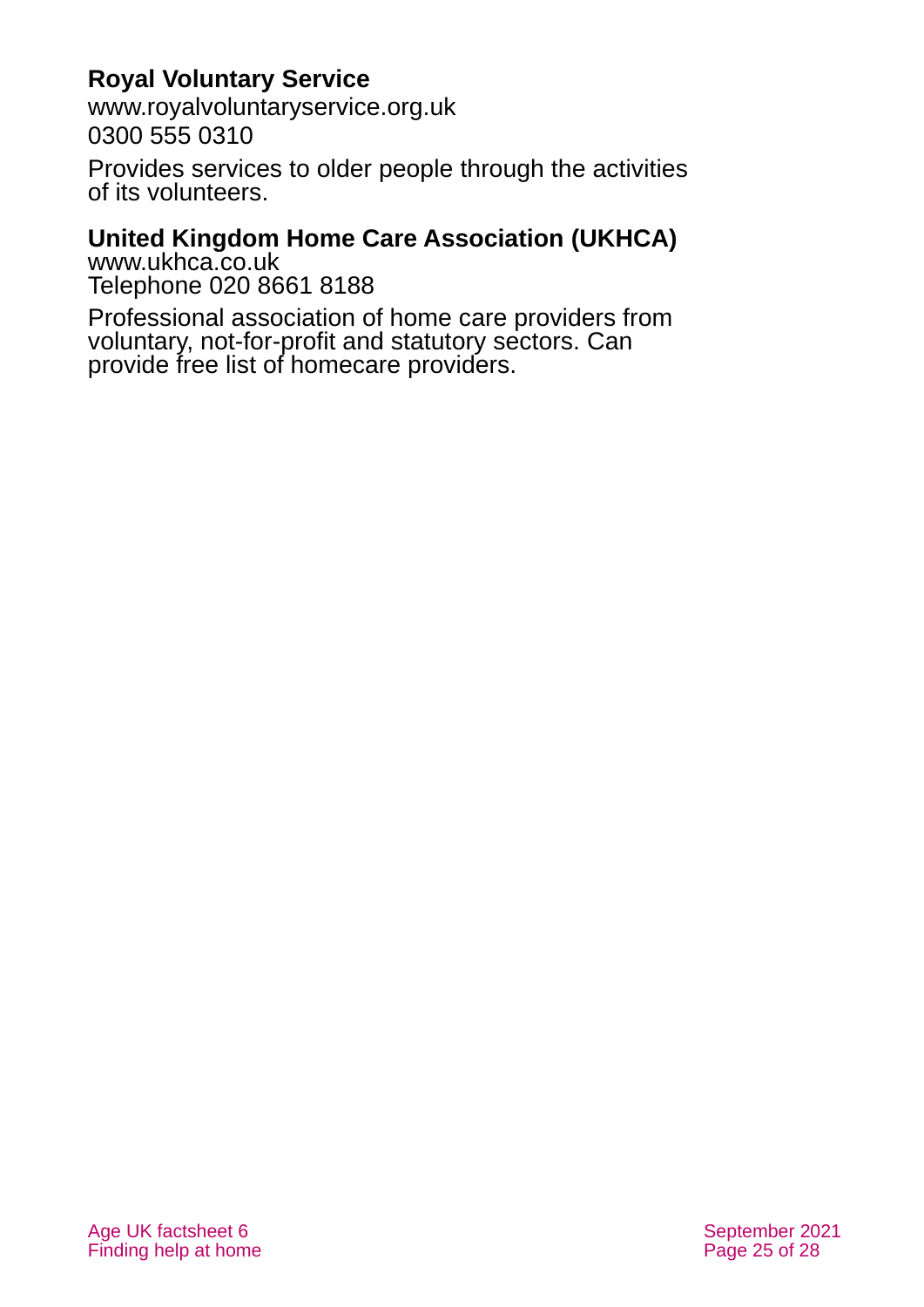Age UK factsheet Finding help at home **Page 26 of 28**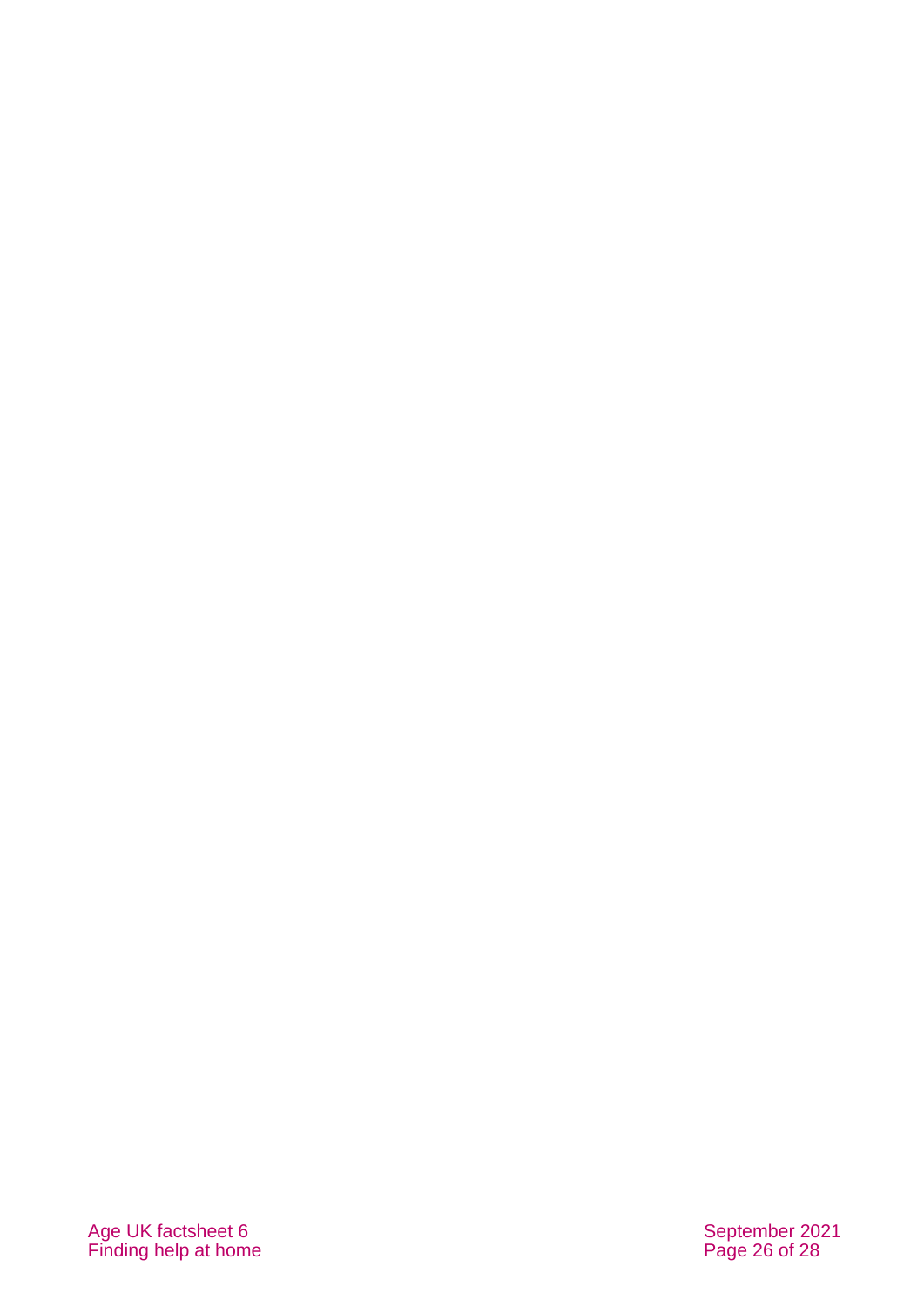## **Age UK**

Age UK provides advice and information for people in later life through our Age UK Advice line, publications and online. Call Age UK Advice to find out whether there is a local Age UK near you, and to order free copies of our information guides and factsheets.

### <span id="page-26-1"></span>**Age UK Advice**

[www.ageuk.org.uk](http://www.ageuk.org.uk/) 0800 169 65 65 Lines are open seven days a week from 8.00am to 7.00pm

#### **In Wales contact**

#### **Age Cymru Advice**

[www.agecymru.org.uk](http://www.agecymru.org.uk/) 0300 303 4498

#### <span id="page-26-0"></span>**In Northern Ireland contact**

#### **Age NI** [www.ageni.org](http://www.ageni.org/)

0808 808 7575

#### **In Scotland contact**

## <span id="page-26-2"></span>**Age Scotland**

[www.agescotland.org.uk](http://www.agescotland.org.uk/) 0800 124 4222

## **Support our work**

We rely on donations from our supporters to provide our guides and factsheets for free. If you would like to help us continue to provide vital services, support, information and advice, please make a donation today by visiting [www.ageuk.org.uk/donate](http://www.ageuk.org.uk/donate) or by calling 0800 169 87 87